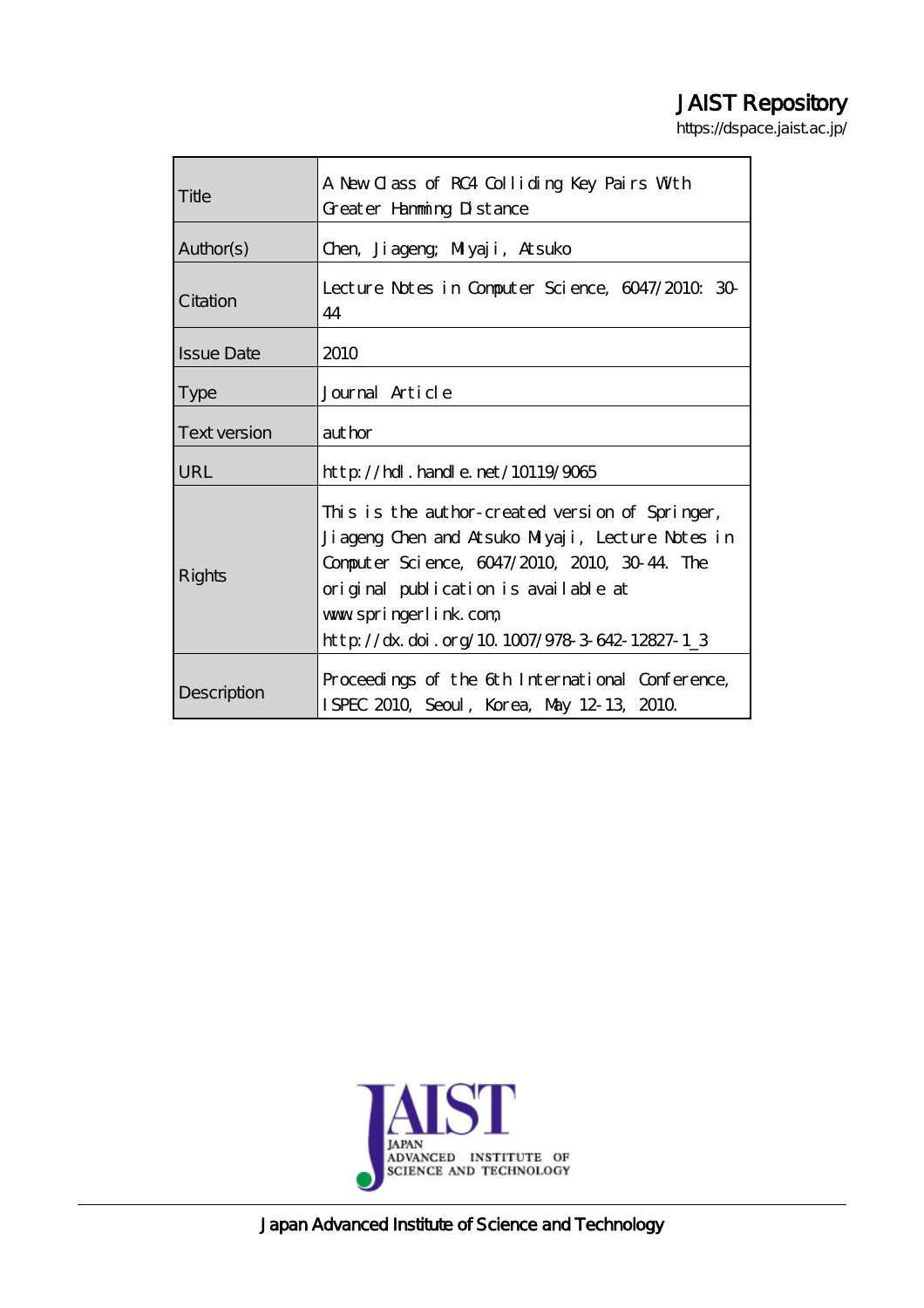## A New Class of RC4 Colliding Key Pairs With Greater Hamming Distance

Jiageng Chen \* and Atsuko Miyaji\*\*

Japan Advanced Institute of Science and Technology, 1-1 Asahidai, Nomi, Ishikawa 923-1292, Japan {jg-chen, miyaji}@jaist.ac.jp

Abstract. In this paper, we discovered a new class of colliding key pairs of RC4, namely, two different secret keys generate the same internal state after RC4's key scheduling algorithm. This is to our knowledge the first discovery of RC4 colliding keys with hamming distance greater than one, that is, the colliding key pairs we found can differ from each other at three different positions, and the value difference between these positions needs not be fixed. We analyzed the transition pattern and evaluated the probability of the existence of this new class of colliding key pairs. Our result shows that RC4 key collision could be achieved by two keys with greater hamming distance than the ones found in [1] and [2]. And this newly discovered class of colliding key pairs reveals the weakness that RC4's key scheduling algorithm could generate even more colliding keys. We also proposed an algorithm for searching colliding key pairs within this new class. Some concrete colliding key pairs are demonstrated in this paper, among which 55-byte colliding key pair is the shortest one we found by using our algorithm within one hour time.

## 1 Introduction

The RC4 stream cipher is one of the most famous ciphers widely used in real world applications such as Microsoft Office, Secure Socket Layer (SSL), Wired Equivalent Privacy (WEP), etc. Due to its popularity and simplicity, RC4 has become a hot cryptanalysis target since its specification was made public on the Internet in 1994 [3]. Various general weaknesses of RC4 have been discovered in some previous works including [4–6], etc. Another popular cryptanalysis area for RC4 is in the WEP environment. Such works include [7–10], etc.

Our paper focuses on RC4 key collisions. It describes the existence of secret key pairs that generate the same initial states after key scheduling algorithm. The study of "colliding keys" of RC4 can be dated back to 2000. It was pointed out by Grosul and Wallach [1] that RC4 has related-key pairs that generate hundreds of substantially similar output bytes when the key size is close to the full 256 bytes. In Matsui's paper [2], much stronger key collisions with shorter key

<sup>?</sup> This author is supported by the Graduate Research Program

<sup>\*\*</sup> This work is supported by Grant-in-Aid for Scientific Research (B), 20300003.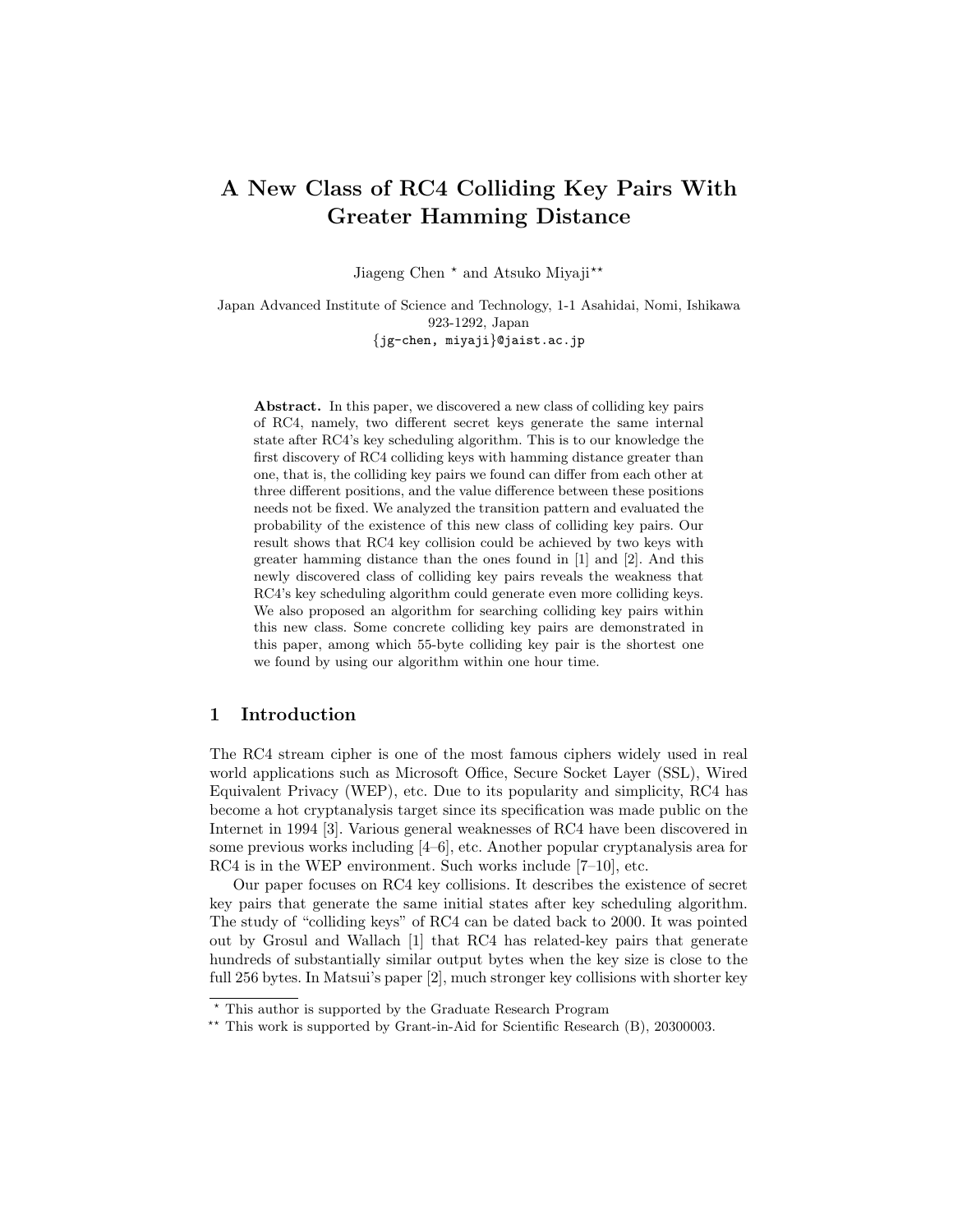size were explored. A state transition sequence of the key scheduling algorithm for a related key pair of an arbitrary fixed length which can lead to key collisions was presented.

In both [1] and [2], the colliding keys found only have hamming distance of 1. In this paper, we demonstrate another class of colliding key pairs. Differing from [1] and [2], we showed for the first time that there exist colliding key pairs whose hamming distance is 3, which is greater than 1. That is, two colliding keys we found could differ at three positions and the value differences at these three different positions do not need to be fixed. Our result shows that there exist many more colliding key pairs than previously expected. We estimated the number of colliding key pairs within this newly found class and also we proposed a search algorithm which can be used to easily find such colliding key pairs.

Structure of the paper. In Section 2, we briefly describe the RC4 algorithm followed by some previous works on RC4 key collision in Section 3. In Section 4, we explain our new transition pattern which will lead to the collision. We give probability evaluations in Section 5 and finally we describe an efficient colliding key pair search algorithm. Some techniques needed for the probability analysis, the total number of colliding key pairs we found and some concrete colliding key examples are summarized in the Appendix.

## 2 Preparation

## 2.1 Description of RC4

The internal state of RC4 consists of a permutation S of the numbers  $0, ..., N - 1$ and two indices  $i, j \in \{0, ..., N-1\}$ . The index i is determined and known to the public, while  $j$  and permutation  $S$  remain secret. RC4 consists of two algorithms: The Key Scheduling Algorithm (KSA) and the Pseudo Random Generator Algorithm (PRGA). The KSA generates an initial state from a random key  $K$  of  $k$ bytes as described in Algorithm 1. It starts with an array  $\{0, 1, ..., N-1\}$  where  $N = 256$  by default. At the end, we obtain the initial state  $S_{N-1}$ .

Once the initial state is created, it is used by PRGA to generate a keystream of bytes which will be XORed with plaintext to generate ciphertext. PRGA is described in Algorithm 2. In this paper, we focus only on KSA.

| Algorithm 1. KSA                         | Algorithm 2. PRGA                        |
|------------------------------------------|------------------------------------------|
| 1: for $i=0$ to $N-1$ do                 | 1: $i \leftarrow 0$                      |
| 2: $S[i] \leftarrow i$                   | 2: $j \leftarrow 0$                      |
| $3:$ end for                             | $3:$ loop                                |
| 4: $j \leftarrow 0$                      | 4: $i \leftarrow i+1$                    |
| 5: for $i = 0$ to $N - 1$ do             | 5: $j \leftarrow j + S[i]$               |
| 6: $j \leftarrow j + S[i] + K[i \mod l]$ | 6: $swap(S[i], S[j])$                    |
| 7: $swap(S[i], S[j])$                    | 7: keystream byte $z_i = S[S[i] + S[j]]$ |
| 8: end for                               | 8: end loop                              |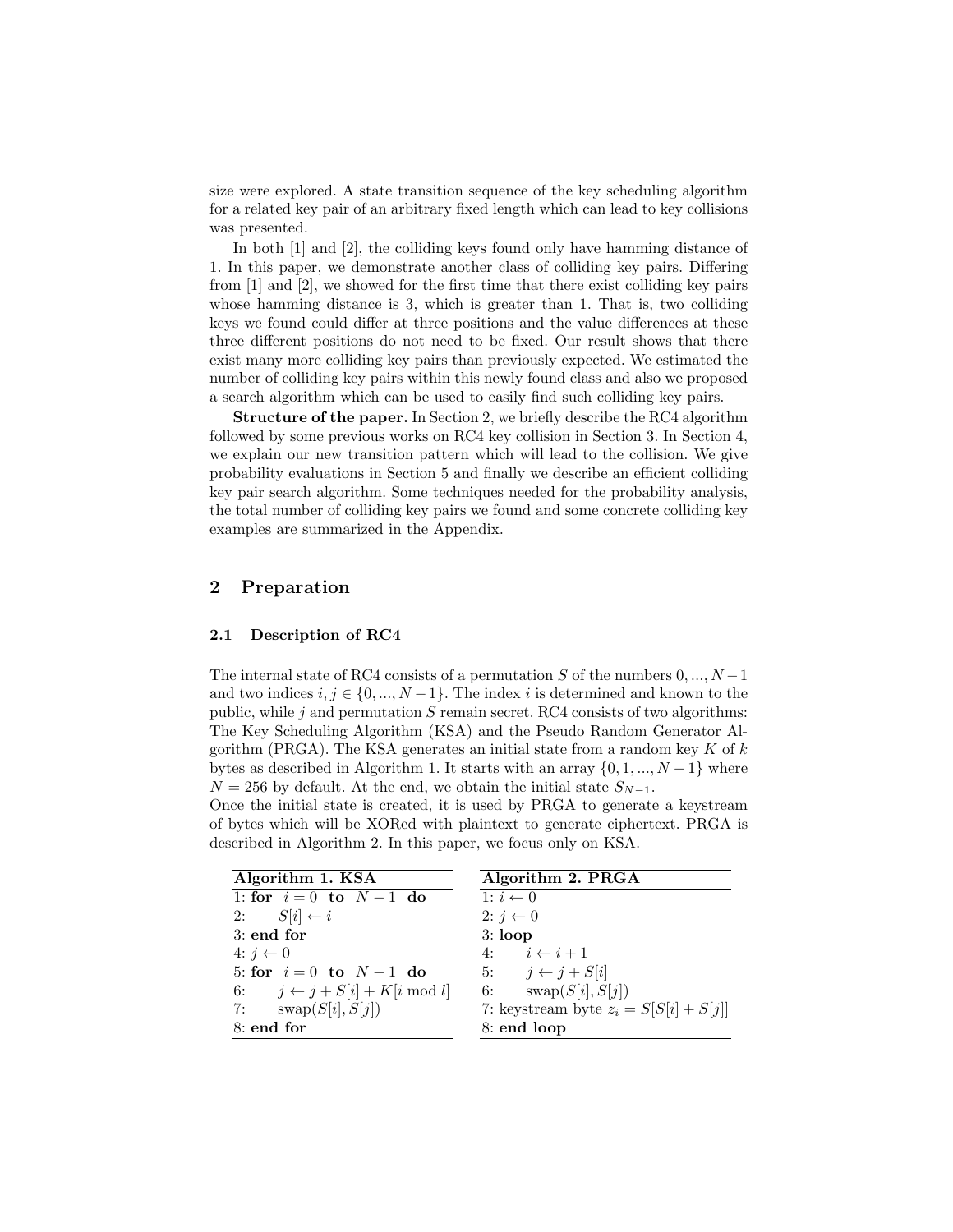#### 2.2 Previous Research on RC4 key collisions

Two important studies on RC4 key collisions are [1] and [2]. In [1], the authors pointed out that for secret keys with lengths close to 256 bytes, it's possible for two keys to generate similar internal states after KSA and thus may generate hundreds of similar bytes output during PRGA. Intuition in [1] comes from that for two keys  $K_1, K_2$ , assume  $K_1[i] = K_2[i]$  except when  $i = t$ . When t is close to 255, internal state will be substantially similar. However, their discovery cannot be strictly called key collision and their result only works for key length close to 256.

In [2], RC4 key collision for shorter key length was first explained and a 24 byte key collision was found. The key pattern is almost same as in [1], namely, two keys differ at only one byte position  $(K_1[i] = K_2[i]$  except when  $i = t$ ) and value difference is  $1(K_1[t] = K_2[t] - 1)$ . Under the above condition, [2] is able to find a transition pattern that could lead to a total collision after KSA. The intuition behind the transition pattern is that from the first time  $i$  touches the different position  $t$ , the pattern ensures that there will always be only two differences in the internal state as the key scheduling process goes on. And the difference is absorbed when i touches t for the last time. Please refer to  $[2]$  for the detailed description.

Our result shows that RC4 key collision can also be achieved even if the hamming distance between two keys is greater than 1. Also, differing from [2], our transition pattern is a self-absorbing type, which means that once the internal states differences are generated due to the key differences, they will be absorbed very quickly and the internal states returns to the same till  $i$  touches the next key difference. We show this interesting pattern in the following section.

## 3 New transition pattern

#### 3.1 Notations and intuitions

The following are the notations used in this paper.

- $K_1, K_2$ : Secret keys which satisfy  $K_1[d] = K_2[d] t$ ,  $K_1[d+1] = K_2[d+1] + t$ ,  $K_1[d+t+1] = K_1[d+t+1] - t$ .  $K_1[i] = K_2[i]$  for  $i \neq d, d+1, d+t+1$ .
- $S_{1,i}, S_{2,i}$ : S-boxes corresponding to  $K_1(K_2)$  at time i. When  $S_{1,i}[p] = S_{2,i}[p]$  for some  $p$ , we use  $S_i[p]$  to denote.
- $i, j_{1,i}, j_{2,i}$ : Internal state.  $j_{1,i}(j_{2,i})$  corresponds to  $K_1(K_2)$  at time i. When  $j_{1,i} = j_{2,i}$ , we use  $j_i$  to denote.
- d: Index of the first position where the values of the two secret keys differ from each other.
- t: The value difference between two keys at index  $d(t = K_1[d] K_2[d])$ .
- $k$ : The length(bytes) of the secret key.
- n: The number of times  $K_1[d], ..., K_1[d+t+1](K_2[d], ..., K_2[d+t+1])$ appear during the KSA.  $n = \lfloor \frac{256+k-1-d}{k} \rfloor$

The colliding key pairs' behavior is influenced by three parameters  $d, t, n$ . In order to understand how a key pair with the relation described before can achieve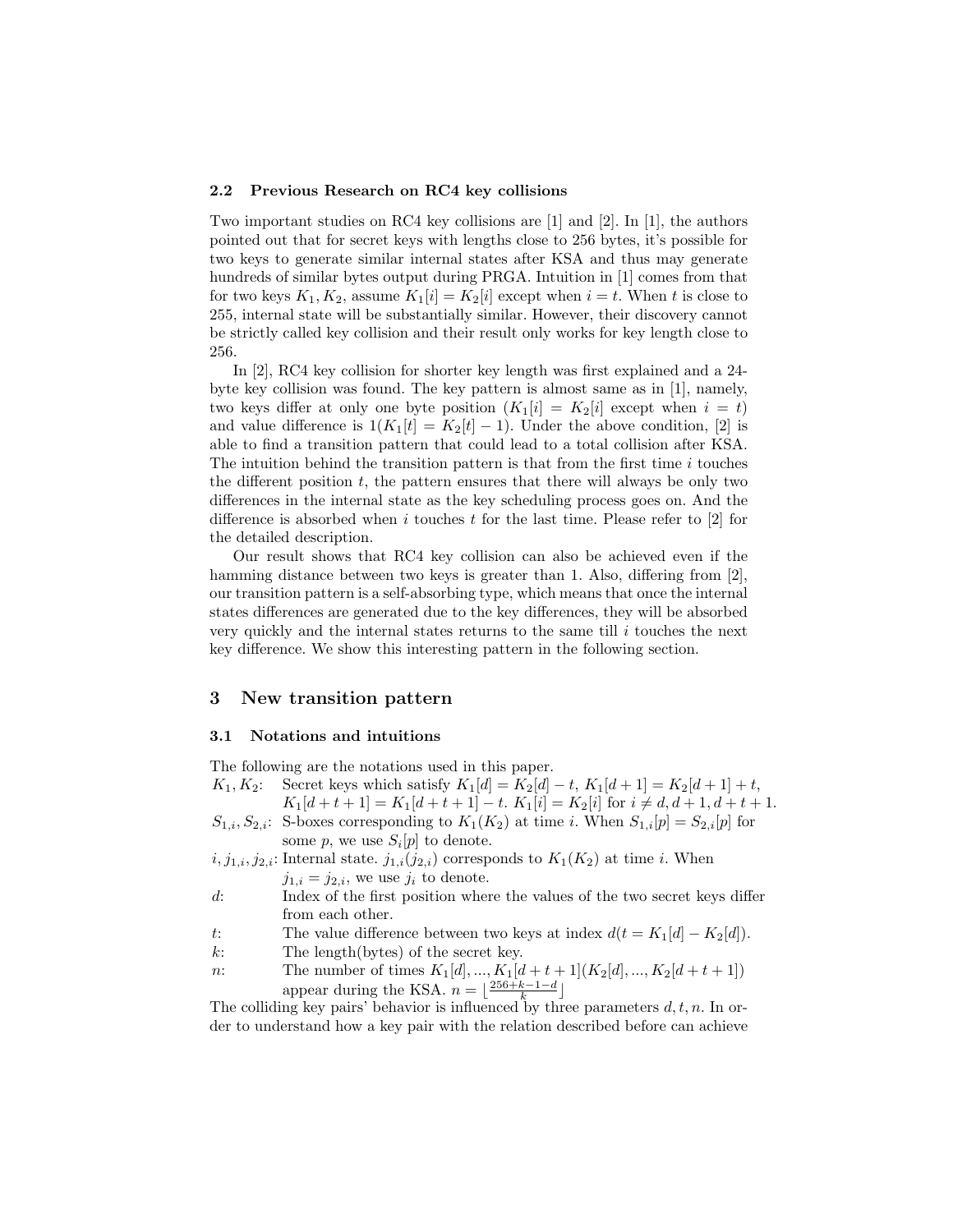collision after KSA, we explain by illustrating three examples with different  $d, t, n$ . In the simple case where  $n = 1$  (different positions appear only once during KSA), example 1 and 2 are given to show that collision can be achieved by various d and t. Example 3 shows that in more complex cases where  $n > 1$ , collisions are still possible. We analyze the key scheduling process for key pairs with the above relation that can lead to collisions. We summarize the transition pattern in the Table 1,2 and 3, which helps in tracking the internal state of RC4 when i touches the different positions of the two keys. The internal state part of each table tracks the information of  $i, j, K$  and S-BOX generated by the two keys. Notice that the value of S-BOX denotes the state after the swap. The "Difference" part of each table tells us the difference between two internal states at time i.

### 3.2 Example 1  $(d = 2, t = 2, n = 1 (k = 256))$

|                                               | Internal State | Difference |                                                                                                   |                |                                       |                |                                           |
|-----------------------------------------------|----------------|------------|---------------------------------------------------------------------------------------------------|----------------|---------------------------------------|----------------|-------------------------------------------|
| <i>i</i> $K_1[i]/K_2[i]$ $j_{1,i}/j_{2,i} 12$ |                |            | 3                                                                                                 | 4              | 5                                     | 6 <sup>1</sup> |                                           |
| 2 $256 - j_1$                                 | 2              | $*_{2}$    | 3                                                                                                 | $\overline{4}$ | 5                                     |                | $K_1[2] = K_2[2] - 2$                     |
| $256 - j_1 + 2$                               | -4             | $*_{4}$    | 3                                                                                                 | 2              | 5                                     |                | * $  j_{1,2} = j_{2,2} - 2, S_1 \neq S_2$ |
| $3 \quad X+2$                                 |                |            | $X + 7$  * 2 $S[X + 7]$ 4                                                                         |                | 5                                     | ∗∥             | $K_1[3] = K_2[3] + 2$                     |
| X                                             | $X+7$          |            | $* 4 S[X+7] 2$                                                                                    |                | 5                                     | $*$            | $j_{1,3} = j_{2,3}, S_1 \neq S_2$         |
| $4\;256-X-7\;4$                               |                |            | $\frac{1}{2}$ $\frac{1}{2}$ $\frac{1}{2}$ $\frac{1}{2}$ $\frac{1}{2}$ $\frac{1}{2}$ $\frac{1}{2}$ |                | 5                                     | $*$            | $K_1[4] = K_2[4]$                         |
| $256 - X - 7$                                 | $\overline{2}$ |            | $* 2 S[X + 7] 4$                                                                                  |                | 5                                     |                | $  j_{1,4}=j_{2,4}+2, S_1=S_2$            |
| $5 -$<br>$Y$ <sup>-</sup>                     | $Y+9$          |            |                                                                                                   |                | $* 2 S[X + 7] 4 S[Y + 9] *$           |                | $K_1[5] = K_2[5] - 2$                     |
| $Y+2$                                         |                |            |                                                                                                   |                | $Y + 9$ * 2 $S[X + 7]$ 4 $S[Y + 9]$ * |                | $j_{1,5}=j_{2,5}, S_1=S_2$                |

Table 1.  $d = 2, t = 2, n = 1(k = 256)$ 

Let's demonstrate the case in which the key length is  $k = 256$  byte,  $d = 2$  and t = 2. Our key pattern requires that  $K_1[d] = K_2[d] - t$ ,  $K_1[d+1] = K_2[d+1] + t$ ,  $K_1[d + t + 1] = K_1[d + t + 1] - t$  and all other parts of the key must be the same. Now we describe how the new transition pattern works. First, before  $i$ touches index d, in this example we assume  $j_1(j_2)$  does not touch d or  $d+2$ . When  $i = d$ , we require  $j_{1,2} = d(j_{1,2} = 2)$  and  $j_{2,2} = d + 2(j_{2,2} = 4)$ . Since  $j_{1,2} = j_1 + 2 + K_1[2]$  and  $j_{2,2} = j_1 + 4 + K_2[2]$  then according to the key pattern, we know that  $K_1[2] = 256 - j_1$  and  $K_2[2] = 256 - j_1 + 2$ . Therefore, at step  $i = d$ ,  $S_1[d]$  will not be swapped and  $S_2[d]$  will be swapped to index  $d + t$ . When i increases to  $d+1$ , we need  $K_1[d+1]$  and  $K_2[d+1]$  to absorb the difference between  $j_1$  and  $j_2$ . In this example, we let  $K_1[3] = X + t$  and  $K_2[3] = X$  for some X. When i touches  $d + t$ , namely,  $i = 4$ , we need  $j_{1,4} = d + t$  and  $j_{2,4} = d$ , namely,  $j_{1,4} = 4$  and  $j_{2,4} = 2$  so that the difference between the two S-Boxes is absorbed. Now the internal difference exists only between  $j_{1,4}$  and  $j_{2,4}$ . Finally when  $i = d+t+1$ , namely,  $i = 5$ , then  $K_1[d+t+1](Y)$  and  $K_2[d+t+1](Y+2)$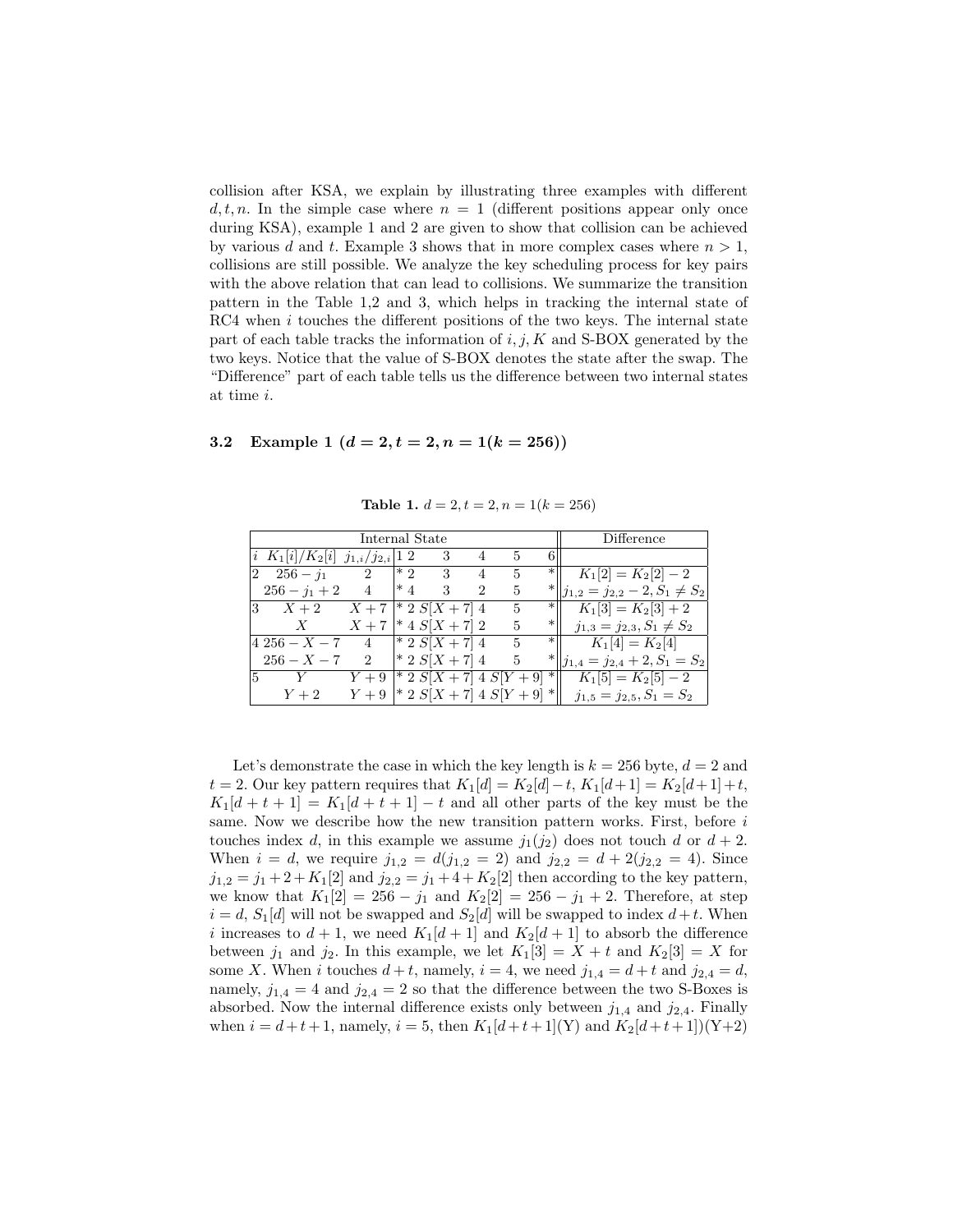are there to absorb the difference between  $j_{1,4}$  and  $j_{2,4}$ . For the rest of the steps( $i > d + t + 1$ ), the internal state remains the same, until the end of KSA. Table 1 describes the above transition procedure.

## 3.3 Example 2  $(d = 3, t = 3, n = 1(k = 256))$

In Example 2, we change the values  $d$  and  $t$  to demonstrate that parameters  $d, t$  need not be fixed in order to achieve collisions. The transition pattern is summarized in Table 2. It is easy to understand by following Example 1.

|    |                           |                                                           |       | Internal State  |                                            |   | Difference                         |
|----|---------------------------|-----------------------------------------------------------|-------|-----------------|--------------------------------------------|---|------------------------------------|
|    | $K_1[i]/K_2[i]$           | $j_{1,i}/j_{2,i}$                                         | 23    | 4               | $\frac{5}{2}$                              | 6 |                                    |
| 13 | $256 - i_1$               | 3                                                         | $ *3$ | $\overline{4}$  | $\mathbf{5}$                               | 6 | $K_1[3] = K_2[3] - 3$              |
|    | $256 - j_1 + 3$           | 6                                                         | $*6$  | 4               | 5                                          | 3 | $  j_{1,3}=j_{2,3}-3,S_1\neq S_2 $ |
| 14 | $X+3$                     | $X+10$                                                    |       | $*3 S[X + 10]$  | $5\quad$                                   | 6 | $K_1[4] = K_2[4] + 3$              |
|    |                           | $X+10$                                                    |       | $* 6 S[X + 10]$ | $5\phantom{.0}$                            | 3 | $j_{1,4} = j_{2,4}, S_1 \neq S_2$  |
| .5 | Y                         | $X + Y + 15$ <sup>*</sup> 3 $S[X + 10]$ $S[X + Y + 15]$ 6 |       |                 |                                            |   | $K_1[5] = K_2[5]$                  |
|    |                           | $X + Y + 15$ * 6 $S[X + 10]$ $S[X + Y + 15]$ 3            |       |                 |                                            |   | $j_{1,5} = j_{2,5}, S_1 \neq S_2$  |
|    | $ 6\;256 - (X + Y + 15) $ | $6-$                                                      |       |                 | $* 3 S[X + 10] S[X + Y + 15] 6$            |   | $K_1[6] = K_2[6]$                  |
|    | $256 - (X + Y + 15)$      | - 3                                                       |       |                 | $* 3 S[X + 10] S[X + Y + 15] 6$            |   | $  j_{1,6}=j_{2,6}+3, S_1=S_2  $   |
|    | Z                         | $Z+13$                                                    |       |                 | $* 3 S[X + 10] S[X + Y + 15] 5 S[Z + 13]]$ |   | $K_1[7] = K_2[7] - 3$              |
|    | $Z+3$                     | $Z+13$                                                    |       |                 | $* 3 S[X + 10] S[X + Y + 15] 5 S[Z + 13]$  |   | $j_{1,7} = j_{2,7}, S_1 = S_2$     |

Table 2.  $d = 3, t = 3, n = 1(k = 256)$ 

## 3.4 Example 3  $(d = 4, t = 2, n = 2(k = 128))$

Notice that Examples 1 and 2 directly apply to the situations where the three different positions of the key appear only once during the KSA, such as the 256-byte key. However, when the three different positions of the key appear more than once, in other words, when the key becomes short, extra conditions need to be satisfied in order to achieve collision. Table 3 is one example for  $k = 128, d = 4, t = 2$ ; in this case, the different positions of the key will appear twice during KSA. This example will give us all the techniques for even shorter keys. In order to extend the pattern to normal situations, we use abstract values such as a, b instead of specific values. The transition pattern is summarized in table 3.

In this example, index 4, 5, 7 is the first appearance  $(n = 1)$  of the different positions of the key, while index 132, 133, 135 is the second appearance  $(n = 2)$ . After i touches index 135, the two internal states become same for the rest of KSA. Because the key pairs are determined during the first appearance (index 4, 5, 7), index 132, 133, 135 have to use the same keys as index 4, 5, 7. So it is very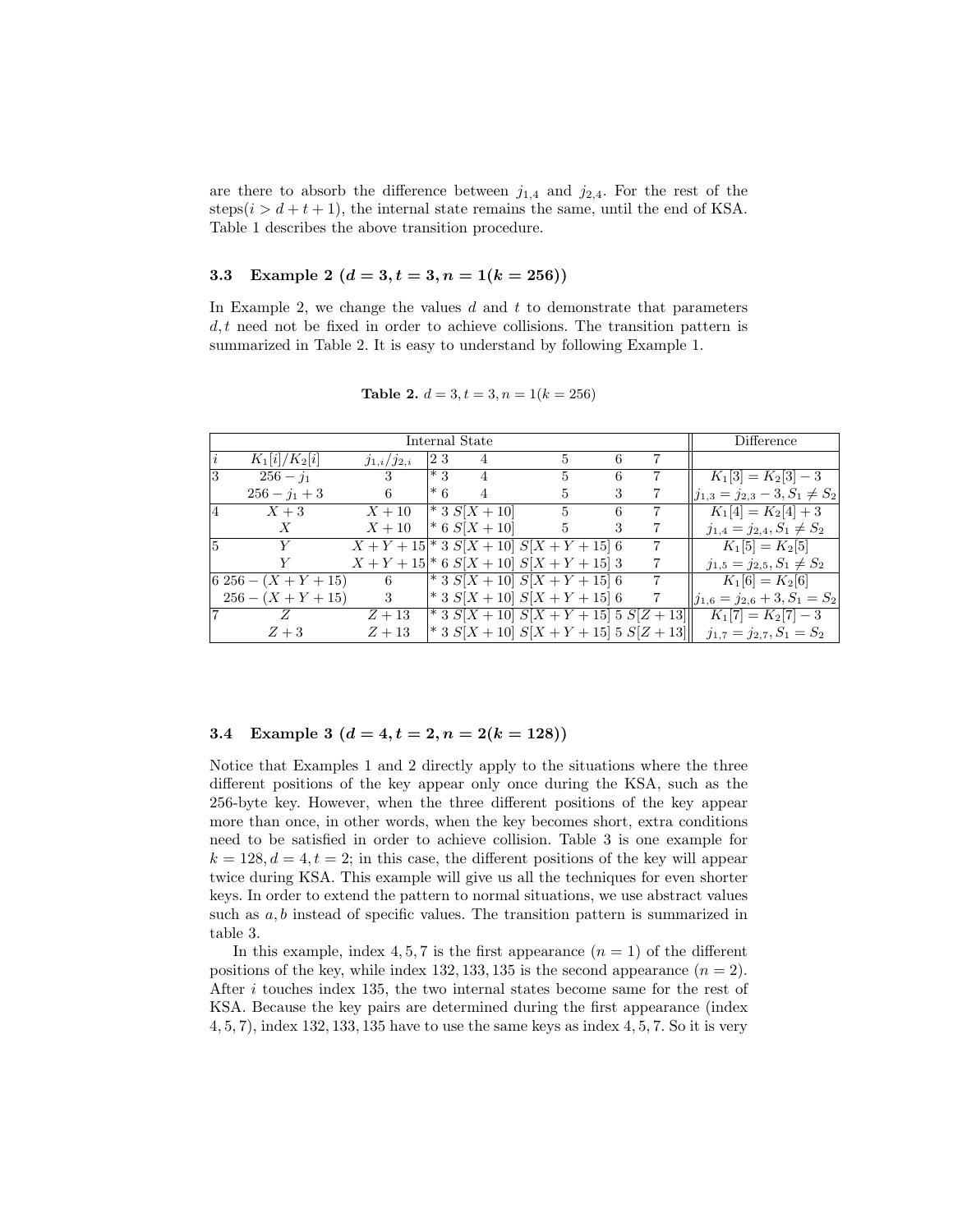|                                                                                                                                                                                           | 135                                                                                                       |                                                                          |                                                                         |                                                                                                        | 133                                                                                            |                                                                             | 132                                  | $\ddot{\phantom{0}}$ |                                                         |                                 |                                                                                                                                                                                                                                                 | $\circ$              |                      | Cπ                   |                             | ₽                     |                 |                |                                         |
|-------------------------------------------------------------------------------------------------------------------------------------------------------------------------------------------|-----------------------------------------------------------------------------------------------------------|--------------------------------------------------------------------------|-------------------------------------------------------------------------|--------------------------------------------------------------------------------------------------------|------------------------------------------------------------------------------------------------|-----------------------------------------------------------------------------|--------------------------------------|----------------------|---------------------------------------------------------|---------------------------------|-------------------------------------------------------------------------------------------------------------------------------------------------------------------------------------------------------------------------------------------------|----------------------|----------------------|----------------------|-----------------------------|-----------------------|-----------------|----------------|-----------------------------------------|
| $Y+2$                                                                                                                                                                                     |                                                                                                           | $254 - X - a - b$                                                        | $134\ 254 - X - a - b$                                                  | $\times$                                                                                               | $X+2$                                                                                          | $d - a - j_3 + 2$                                                           | $d-a-j_3$                            | $K_{1} i /K_{2} i $  | $Y+2$                                                   | $\prec$                         | $254 - X - a - b$                                                                                                                                                                                                                               | $254 - X - a - b$    | $\overline{\times}$  | $X+2$                | $\mathcal{L}$<br>$-a-j_3+2$ | $d-a-3$               | $K_1 i /K_2 i $ |                |                                         |
|                                                                                                                                                                                           |                                                                                                           | 132                                                                      | 134                                                                     |                                                                                                        |                                                                                                | 134                                                                         | 132                                  | 31, i/32, i          | $Y + d + 2 + S$ [7]                                     | $Y + d + 2 + S$                 | $\sigma$                                                                                                                                                                                                                                        | $d+2$                | $X + b + d + 2$      | $X + b + d + 2$      | $d+2$                       | $\mathbf{a}$          | 31. i / 32. i   |                |                                         |
|                                                                                                                                                                                           |                                                                                                           |                                                                          |                                                                         |                                                                                                        |                                                                                                | $j_3 - j_{131} + 134 + a$                                                   | $\mathbb{S}$<br>$ j_{131}+132+a$     | 132                  | ø                                                       |                                 |                                                                                                                                                                                                                                                 |                      | $a+2$                | ø                    | $a+2$                       | Ø                     |                 |                |                                         |
|                                                                                                                                                                                           |                                                                                                           |                                                                          |                                                                         |                                                                                                        |                                                                                                | $\frac{1}{p}$<br>S[133]                                                     | $\overline{p}$<br>S[133]             | 133                  | $S_2[X + b + d + 2]$                                    | $S_1[X + b + d + 2]$            | $S_2[X + b + d + 2]$                                                                                                                                                                                                                            | $S_1[X + b + d + 2]$ | $S_2[X + b + d + 2]$ | $S_1[X + b + d + 2]$ |                             |                       | Ċπ              | Internal State |                                         |
| $Y + 134 + 60 = 2$<br>$Y + 135$<br>$Y + 134 + 135$<br>$Y + 134 + 134$<br>$Y + 134 + 134 + 134$<br>$Y + 134 + 134 + 134 + 134$<br><br><br><br><br><br><br><br><br><br><br><br><br><br><br> | $Y + 134 + a [25][35]$<br>$y = 132 + 137 + 137 + 132 + a - b [25]$<br>$y = 134 + 134 + a - 134 + a - 134$ | $ j_3 - j_{131} + 132 + a - d S[X + S[133] + 134] j_3 - j_{131} + a - d$ | $[s - j_{131} + 132 + a - d S[X + S[133] + 134] j_3 - j_{131} + a - d]$ | $X + S[133] + 134$ $js - j_{133} - j_{133} + a - d$ $S[X + S[133] + 134]$ $js - j_{131} + 132 + a - d$ | $X + S[133] + 134[j_3 - j_{131} + 132 + a - d S[X + S[133] + 134] j_3 - j_{131} + 134 + a - d$ | $j_3 - j_{131} + 132 + a - d$                                               | $j_3$ $ j_{131}$ $+$ $134$ $+$ $\,a$ | 134                  | $a+2$                                                   | $a+2$                           | $a+2$                                                                                                                                                                                                                                           | $a+2$                | ø                    | $a+2$                | Ø                           | $a+2$                 | Ò.              |                | Table 3. $d = 4, t = 2, n = 2(k = 128)$ |
| $+ 134 + 5[135]$                                                                                                                                                                          | $+ 134 + S[135]$                                                                                          | S[135]                                                                   | S[135]                                                                  | S[135]                                                                                                 | S[135]                                                                                         | S[135]                                                                      | $p -$<br>S[135]                      | 135                  | $S_2[Y]$<br>$+ d + 2 + 5$                               | $S_1[Y]$<br>$- + 4 + 2 + 5$ [7] | $\frac{2}{3}$ $\frac{2}{5}$                                                                                                                                                                                                                     |                      | $\frac{5}{2}$        |                      |                             |                       |                 |                |                                         |
|                                                                                                                                                                                           |                                                                                                           |                                                                          |                                                                         |                                                                                                        |                                                                                                |                                                                             |                                      |                      |                                                         |                                 |                                                                                                                                                                                                                                                 |                      |                      |                      |                             |                       |                 |                |                                         |
| $\boxed{j_1,135=j_2,135, S_1=S_2}$                                                                                                                                                        | $K_1[135] = K_2[135] - 2$                                                                                 | $K_1[134] = K_2[134]$<br>$\boxed{j_{1,134} = j_{2,134} + 2, S_1 = S_2}$  |                                                                         | $j_{1,133} = j_{2,133}, S_1 \neq S_2$                                                                  |                                                                                                | $\frac{[j_{1,132} = j_{2,132} - 2, S_1 \neq S_2]}{K_1[133] = K_2[133] + 2}$ | $K_1[132]=K_2[132]-2$                |                      | $K_1[7] = K_2[7] - 2$<br>$j_{1,7} = j_{2,7}, S_1 = S_2$ |                                 | $\begin{array}{l} j_{1,4}=j_{2,4}-2, S_1\neq S_2\\ \vspace{-0.2cm} K_1[5]=K_2[5]+\sqrt{2}\\ j_{1,5}=j_{2,5}, S_1\neq S_2\\ \vspace{-0.2cm} K_1[6]=K_2[6]\\ \vspace{-0.2cm} j_{1,6}=j_{2,6}+2, S_1=S_2\\ j_{1,6}=j_{2,6}+2, S_1=S_2 \end{array}$ |                      |                      |                      |                             | $K_1[4] = K_2[4] - 2$ |                 | Difference     |                                         |

| 1<br>alda                 |
|---------------------------|
|                           |
|                           |
|                           |
| ట                         |
| $\boldsymbol{\mathsf{a}}$ |
| Ш                         |
| Ą                         |
| $\overline{ }$            |
| Ш                         |
| S                         |
| z                         |
| Ш                         |
| V                         |
| $\mathcal{F}_i$           |
| Ш                         |
| H                         |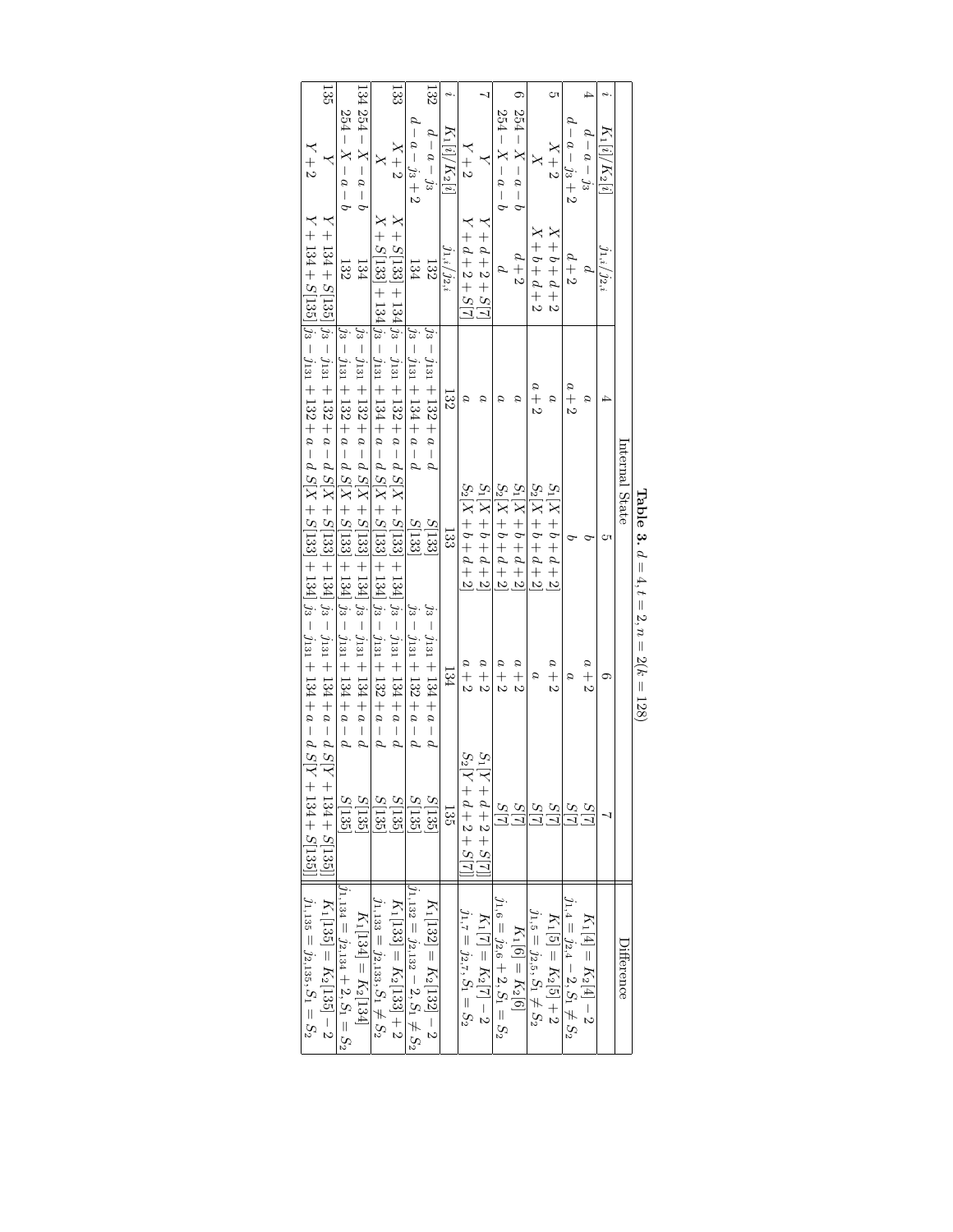natural to think that in order for the transition pattern to work for shorter keys, there are some extra conditions that need to be satisfied and the requirement for those extra conditions come from the fact that keys are determined in the first appearance and could not be changed from that point. According to the transition table 3, we can derive  $j_{1,134} = j_{1,133} + K_1[6] + S_{1,133}[134] = (X +$  $S[133] + 134 + (254 - X - a - b) + (j_3 - j_{131} + 134 + a - d)$ , thus  $S[133] =$  $a + b + j_{131} - j_3 - a + d - 132$ . We also know from the table that  $S[132] =$  $j_3 - j_{131} + 132 + a - d$ . This gives us  $S[132] + S[133] = a + b$ . This is exactly the extra condition that our transition sequence should satisfy in the case of  $n = 2$ . In summarizing, the following conditions should be satisfied in order to achieve a collision for case  $d = 4, t = 2, n = 2(k = 128)$ . All the conditions could be derived from the transition table 3 except for the little tricky one  $S[132]+S[133]=a+b$ , which we have just calculated.

$$
\begin{cases}\nS_3[4] + 2 = S_3[6] & (1) \\
j_{1,4} = 4(j_{2,4} = 6) & (2) \\
j_5 \neq 4, 6 & (3) \\
j_{1,6} = 6(j_{2,6} = 4) & (4) \\
S_{131}[132] + 2 = S_{131}[134] & (5) \\
j_{1,132} = 132(j_{2,132} = 134) & (6) \\
j_{133} \neq 132, 134 & (7) \\
S_{131}[132] + S_{131}[133] = a + b(8) \\
j_{1,134} = 134(j_{2,134} = 132) & (9)\n\end{cases}
$$

Notice that  $(5)$  and  $(8)$  will give  $(9)$ , so actually we only need  $(1)$  to  $(8)$ . From the above analysis, we could easily derive the sufficient and necessary conditions for our transition pattern, namely,

- 1.  $j_{d+pk} = d + pk$  for  $p = 0, ..., n 1$ . (corresponding to  $(2),(6)$ )
- 2.  $j_{d+pk+t} = d + pk + t$  for  $p = 0$ . (corresponding to  $(4)$ ,  $(9)$ )
- 3.  $S_{d+pk}[d+pk] + t = S_{d+pk}[d+pk+t]$  for  $p = 0, ..., n-1$ . (corresponding to  $(1), (5))$
- 4.  $(S_{d+pk}[d+pk]+ \cdots + S_{d+pk}[d+pk+t-1]) \text{ mod } 256 = S_d[d]+ \cdots + S_d[d+t-1]$ for  $p = 1, ..., n - 1$ . (corresponding to  $(8)$ )
- 5.  $j_{d+pk+1}, ..., j_{d+pk+t-1} \neq d+pk, d+pk+t$  for  $p = 0, ..., n-1$ . (corresponding to  $(3), (7)$

## 4 Probability Analysis

In this section, we give probability estimation for our transition pattern.

Assume that  $K_1$  and  $K_2$  form a k byte key pair which has the following properties:  $K_1[d] = K_2[d] - t$ ,  $K_1[d+1] = K_2[d+1] + t$ ,  $K_1[d+t+1] =$  $K_1[d + t + 1] - t$  for some t, d and n. From the previous section, we know the conditions for our transition pattern. Now we formalize some conditions into events for convenience in the analysis.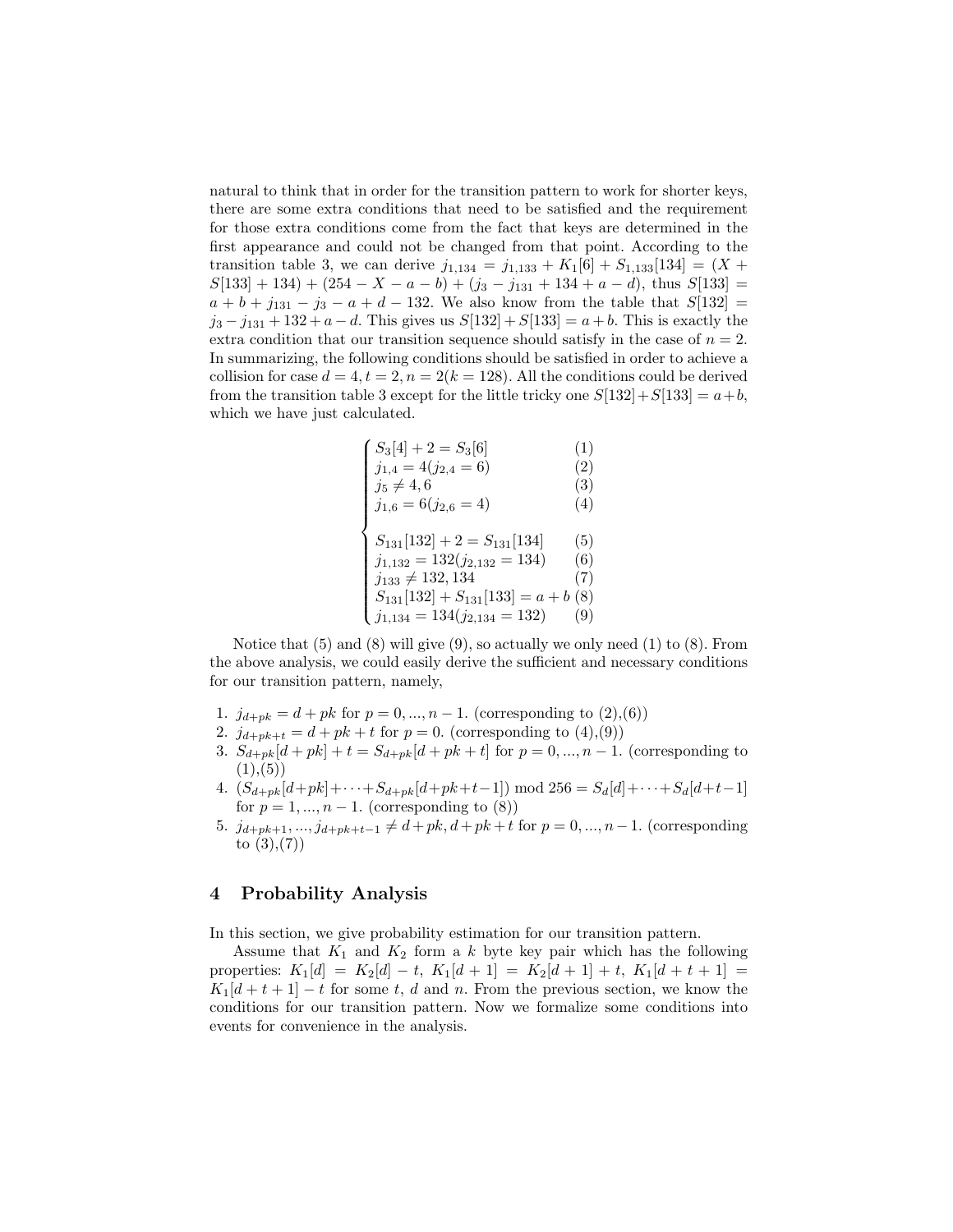Event A:  $j_{d+pk} = d + pk$  for  $p = 0, 1, 2, ..., n - 1$ . Event B:  $S_{d+pk}[d+pk] + t = S_{d+pk}[d+pk+t]$  for  $p = 0, 1, ..., n-1$ Event C:  $(S_{d+pk}[d+pk] + \cdots + S_{d+pk}[d+pk+t-1]) \text{ mod } 256 = S_d[d] + \cdots +$  $S_d[d+t-1]$  for  $p = 1, 2, ..., n-1$ . Event D:  $j_{d+pk+1},..., j_{d+pk+t-1} \neq d + pk, d + pk + t$  for  $p = 0,..., n - 1$ .

Lemma 1. The probability of Event A is

$$
P(A) = P(j_{d+pk} = d+pk) = \frac{1}{256} \text{ for } p = 0, 1, ..., n-1
$$

*Proof.* Here we assume that j behaves randomly, thus  $P(j_{d+pk} = p + dk) = \frac{1}{256}$ .

**Lemma 2.** The probability of Event  $B$  is

$$
P(B_{d,k,p}) = \frac{255}{256} \times \left(\frac{254}{256}\right)^{d+pk-1} + \frac{1}{256} \text{ for } p = 0, ..., n-1
$$

*Proof.* There are two cases that could lead to  $S_{d+pk}[d+pk]+t = S_{d+pk}[d+pk+t]$ . Case 1(Event D):  $S_{d+pk}[d+pk]$  and  $S_{d+pk}[d+pk+t]$  have not been swapped before. The probability for this case(Event D) is  $\left(\frac{254}{256}\right)^{d+pk-1}$ .

Case 2(Event E):  $S_{d+pk}[d+pk]$  and  $S_{d+pk}[d+pk+t]$  have been touched before i touches  $d + pk$ . The probability of Event E is the complement of Event D, namely,  $1 - (\frac{254}{256})^{d+pk-1}$ .

According to the law of total probability, we have  $P(B) = P(B|D)P(D) + P(B|E)P(E)$  $= 1 \times (\frac{254}{256})^{d+pk-1} + \frac{1}{256} \times (1 - (\frac{254}{256})^{d+pk-1})$  $=\frac{255}{256} \times \left(\frac{254}{256}\right)$ d+pk−1  $+\frac{256}{256}$ 



#### Fig. 1. Event B

Figure 1 shows the experimental and theoretical results with  $d + pk$  from 3 to 200. From the figure, we can see that the theoretical result agrees with the experimental result very well. Notice that the probability of Event B is not affected by value t.

Before evaluating Event C, let's first look at the following Lemma 3.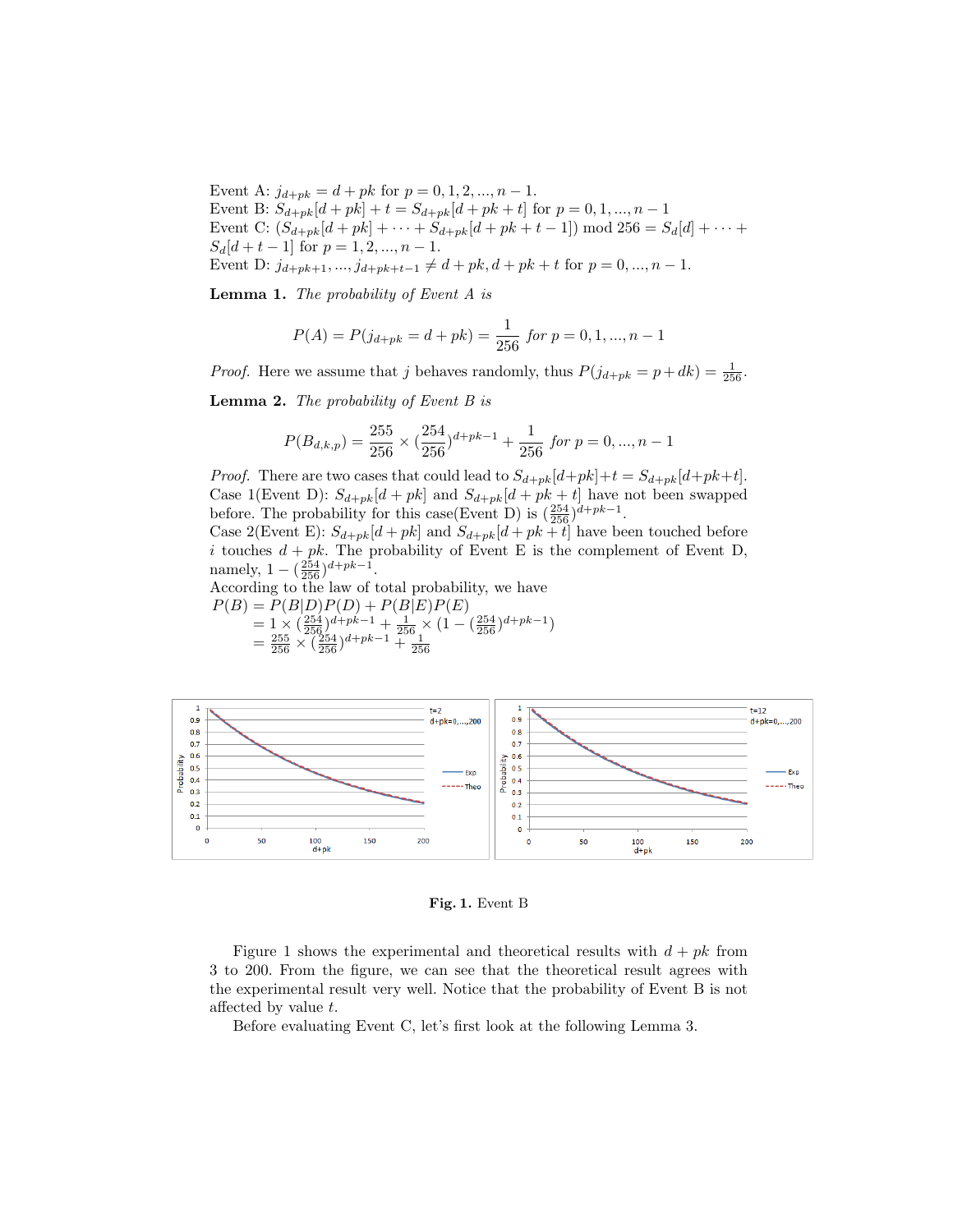**Lemma 3.** The probability of  $S_v[v']$  in round v equals to some value  $u/u <$ v or  $u = v', v' \ge v)$  is as follows: (1) When  $u = v'$ , then

$$
P(S_v[v'] = u) = (\frac{255}{256})^v
$$

(2) When  $u < v$ , then

$$
P(S_v[v'] = u) = \left(\frac{255}{256}\right)^{v-1} \times \frac{1}{256} + \sum_{t_1=u+1}^{v-1} \left(\frac{255}{256}\right)^{v-2} \times \left(\frac{1}{256}\right)^2 + \sum_{t_1=u+1}^{v-2} \sum_{t_2=t_1+1}^{v-1} \left(\frac{255}{256}\right)^{v-3} \times \left(\frac{1}{256}\right)^3 + \dots + \sum_{t_1=u+1}^{v-(n-1)} \dots \sum_{t_{n-1}=t_{n-2}+1}^{v-1} \left(\frac{255}{256}\right)^{v-n} \times \left(\frac{1}{256}\right)^n
$$
\nwhere  $n = v - u$ .

*Proof.* (1) When  $u = v'$ ,  $S_v[v'] = v'$  means after round v,  $S[v']$  remains untouched. Thus the probability is  $(\frac{255}{256})^v$ .

(2) When  $u < v$ , u will be in index v after v rounds(i touches v-1). In order for this to happen, first, we need  $u$  to remain untouched before  $i$  touches it, otherwise  $u$  will be swapped somewhere before  $i$  and the chance for it to be swapped to index v' will be lost. The probability of this is  $(\frac{255}{256})^u$ . Then when i touches u, we have several choices, either to swap u directly to index  $v^{'}$  (we call this one hop), or to swap u to an intermediate index  $t_1$  between index u and v, and then when i touches  $t_1$ , u can be swapped to index v' (we call this two hops), etc. As you may guess, there exist maximum  $v - u$  hops. We analyze one-hop, two-hop and three-hop cases here.

**One hop:** When i touches u, u is swapped to index v' with probability  $\frac{1}{256}$  and remains untouched for  $v - u - 1$  rounds. Thus the probability is  $\left(\frac{255}{256}\right)^u \times \frac{256}{256}$  ×  $\left(\frac{255}{256}\right)^{v-u-1} = \left(\frac{255}{256}\right)^{v-1} \times \frac{1}{256}$ <br>Two hops: When *i* touches *u*, *u* is first swapped to index *t*<sub>1</sub> between index

u and v with probability  $\frac{1}{256}$ . For  $t_1 - u - 1$  rounds, index  $t_1$  remains untouched. Then when i touches  $t_1$ , u is swapped to index v' with probability  $\frac{1}{256}$  and then index v' remains untouched for  $v - t_1 - 1$  rounds. Notice that the intermediate index  $t_1$  can vary between  $u + 1$  and  $v - 1$ , thus the probability of the above is  $\sum_{t_1=u+1}^{v-1}(\frac{255}{256})^u \times \frac{1}{256} \times (\frac{255}{256})^{t_1-u-1} \times \frac{1}{256} \times (\frac{255}{256})^{v-t_1-1}$  $\sum_{t_1=u+1}^{v-1}(\frac{255}{256})^{v-2} \times (\frac{1}{256})^2$ 

Three hops: The analysis is the same as for two hops. The only difference for three hops is that we have two intermediate indices  $t_1$  and  $t_2$ , and  $t_1$  can vary between index  $u + 1$  and  $v - 2$  and  $t_2$  can vary between index  $t_1 + 1$  and  $v - 1$ . Thus the probability is  $\sum_{t_1=u+1}^{v-2} \sum_{t_2=t_1+1}^{v-1} (\frac{255}{256})^u \times \frac{1}{256} \times (\frac{255}{256})^{t_1-u-1} \times \frac{1}{256}$  $\left(\frac{255}{256}\right)^{t_2-t_1-1} \times \frac{1}{256} \times \left(\frac{255}{256}\right)^{v-t_2-1} = \sum_{t_1=u+1}^{v-2} \sum_{t_2=t_1+1}^{v-1} \left(\frac{255}{256}\right)^{v-3} \times \left(\frac{1}{256}\right)^3$ 

For cases of more than 4 hops, the above analysis works in the same way. By summing these results together, we get our final result.

We tested 4 sets of data where  $(v, v')$  equal to  $(64, 64), (64, 74), (128, 128)$  or (128, 138) respectively. The theoretical result agrees well with the experimental result, except for a few points as shown in Figure 2. This result is sufficient for our probability evaluation.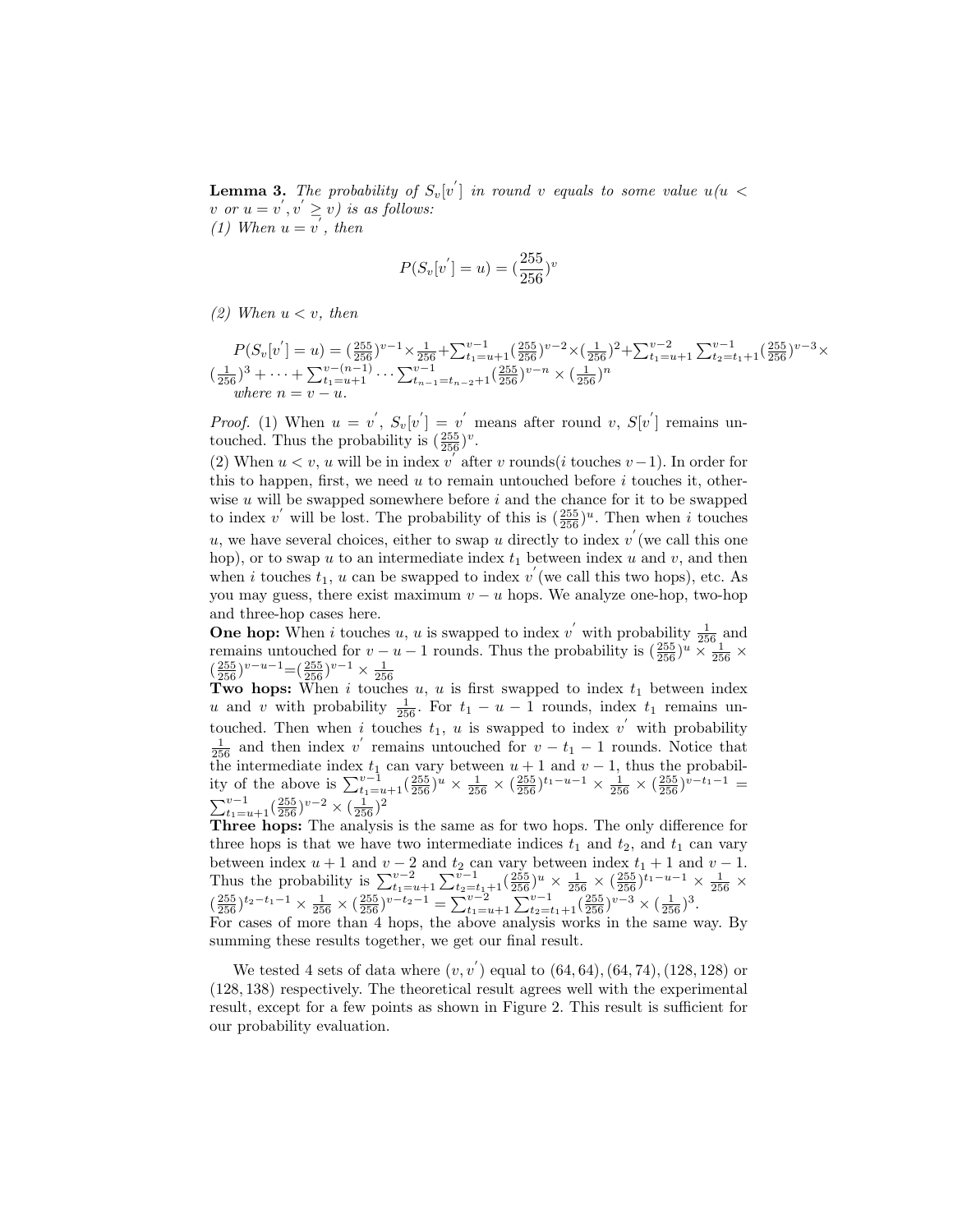

Fig. 2. Theorem 3

Now we are ready to calculate Event C by using the above Lemma and partition techniques. Refer to Appendix A for a more specific description of the integer partitioning algorithm.

**Lemma 4.** The probability of Event  $C$  is

$$
P(C_{d,k,p}) = \sum_{i=0}^{\#(\mathcal{Q}(X) - \mathcal{I}(X))} \prod_{j=0}^{t-1} (P_{d+pk}[d+pk+j] = q_{ij})
$$

where  $\mathcal{Q}(X)$  denotes the partition function with input X the number to be partitioned, and the output is a set of t-element tuples. Each tuple represents a t distinct element partition of X. Let  $PS = S_d[d] + \cdots + S_d[d + t - 1]$  and  $PD = (d+pk) + \cdots + (d+pk+t-1)$ .  $X \in \{q = \{0, ..., \lfloor \frac{PD-PS}{256} \rfloor\} | PS +$  $256 \times q$ .  $\mathcal{I}(X)$  denotes the subset of  $\mathcal{Q}(X)$  which satisfies the following conditions:  $S_{d+pk}[d+pk],..., S_{d+pk}[d+pk+t-1] > d+pk$  and  $S_{d+pk}[d+pk] \neq$  $d + pk, \ldots, S_{d+pk}[d+pk+t-1] \neq d+pk+t-1$ .  $q_{ij}$  denotes the jth element in tuple i of set  $Q(X) - \mathcal{I}(X)$ .

Proof. According to the definition of Event C, our goal is to partition the sum  $S_d[d]+\cdots+S_d[d+t-1]$  and calculate the probability that the t-element partition will be in position  $d+pk$ , ...,  $d+pk+t-1$ . Here, one thing to notice is that when the difference between  $(d+pk)+\cdots+(d+pk+t-1)$  and  $S_d[d]+\cdots+S_d[d+t-1]$  is larger than 256∗q for some  $q \geq 0$ , than the partition of  $S_d[d]+\cdots+S_d[d+t-1]+256*q$ is also a possible partition for positions  $d + pk, ..., d + pk + t - 1$ . Thus the input of partition function  $\mathcal{Q}(X)$  can vary depending on the relation between PS and PD. The subset  $\mathcal{I}(X)$  indicates partitions that will never occur in the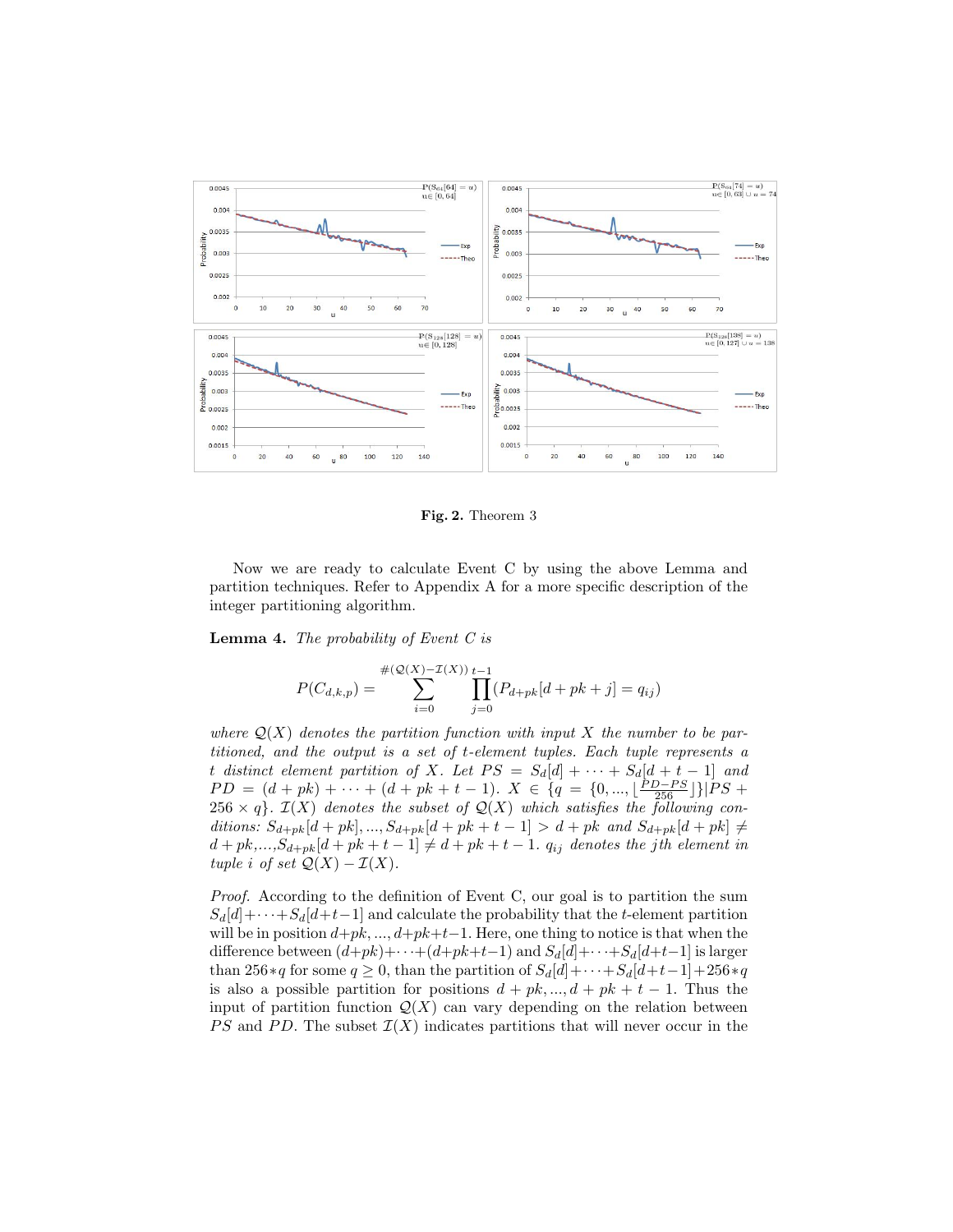situation of RC4. This is easy to see because before i touches index  $d + pk$ ,  $S[d + pk], ..., S[d + pk + t - 1]$  could never become a value greater than index  $d + pk$  except for the value of the index itself, which is the case in which these values have never been swapped before. Thus  $Q(X) - I(X)$  denotes all the legal partitions.

 $\prod_{j=0}^{t-1}(P_{d+pk}[d+pk+i]=q_{ij})$  is the probability of each legal partition being in positions  $d+pk, ..., d+pk+t-1$ . The probability is calculated by using Lemma 3, and we have  $t$  elements for each partition, so we need to multiply them together. Since there are a total  $\#(Q(X) - \mathcal{I}(X))$  partitions, by summing them together, we get the probability of Event C.

Figure 3 represents the experimental and theoretical probability of  $S_d[d]$  +  $S_d[d+1]+\cdots+S_d[d+t-1] \equiv S_{d+k}[d+k]+S_{d+k}[d+k+1]+\cdots+S_{d+k}[d+k+t-1]$ (mod 256) for fixed  $k, t$  and various d.



Fig. 3. Event C

**Lemma 5.** The probability of Event  $D$  is

$$
P(D_t) = \left(\frac{254}{256}\right)^{t-1}
$$

*Proof.* There are  $t - 1$  places between index  $d + pk$  and  $d + pk + t$ . When i touches these positions, j should not touch  $d + pk$  and  $d + pk + t$ . This gives us the probability  $\left(\frac{254}{256}\right)^{t-1}$ .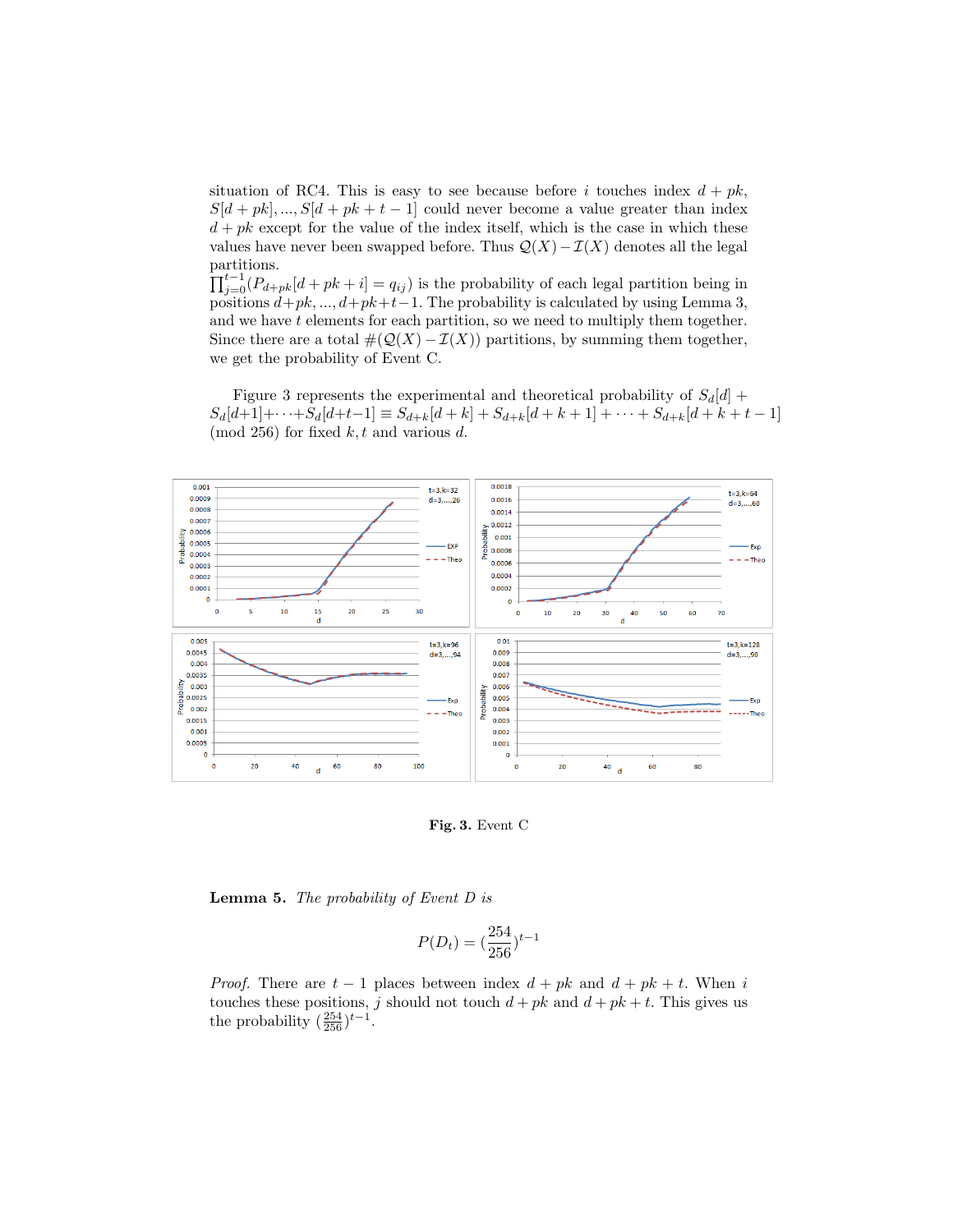**Theorem 1.** Assume that  $K_1$  and  $K_2$  form a k-byte key pair which has the fol*lowing properties:*  $K_1[d] = K_2[d] - t$ ,  $K_1[d+1] = K_2[d+1] + t$ ,  $K_1[d+t+1] =$  $K_1[d+t+1]-t$  for some fixed t, d and n. Then the probability that  $K_1$  and  $K_2$ are a colliding key pair is

$$
P_{col}(t, d, k) = (P(A))^{n+1} (P(D_t))^{n} \prod_{p=0}^{n-1} P(B_{d,k,p}) \prod_{p=1}^{n-1} P(C_{d,k,p})
$$

Proof. Recall the conditions we summarized in the previous section. What we are doing here is just combining all the conditions. When  $p = 0$ , there is no restriction on Event C. The probability is  $(P(A))^2 P(B) P(D)$ . When  $p \geq 1$ , according to the previous analysis, we have  $\prod_{p=1}^{n-1} P(A)P(B)P(C)P(D)$ . By multiplying these two cases together, we get our result.

Since parameters  $d$  and  $t$  are not required to be fixed in our pattern, the total probability should include various d and t. This gives us the following Corollary.

**Corollary 1.** Assume that  $K_1$  and  $K_2$  form a k-byte key pair which has the following properties:  $K_1[d] = K_2[d] - t$ ,  $K_1[d+1] = K_2[d+1] + t$ ,  $K_1[d+t+1] =$  $K_1[d+t+1]-t$ . Then the probability that  $K_1$  and  $K_2$  are a colliding key pair is

$$
P_{col}(t, d, k) = \sum_{d=0}^{k-4} \sum_{t=2}^{k-d-2} (P(A))^{n+1} (P(D_t))^{n} \prod_{p=0}^{n-1} P(B_{d,k,p}) \prod_{p=1}^{n-1} P(C_{d,k,p})
$$

*Proof.* Let's look at the bounds for d and t. First, for every fixed d, the max value t has to satisfy  $d+t = k-2$ , and the smallest value of t is 2 in our pattern. Thus  $2 \le t \le k - d - 2$ . Then we look at d. d could start from 0. The max d is such d that  $t = 2$ , so we have  $d + 2 = k - 2$  which gives us  $0 \le d \le k - 4$ .

Corollary 1 gives us the total collision probability of two keys with length  $k$ satisfying conditions  $K_1[d] = K_2[d] - t$ ,  $K_1[d+1] = K_2[d+1] + t$  and  $K_1[d+t+1] =$  $K_1[d + t + 1] - t$ . Thus the number of colliding key pairs could be calculated by multiplying 28∗<sup>k</sup> . Since calculating Event C is time consuming and involves exponential time partition algorithm, to evaluate all  $d$  and  $t$  is a time-consuming job. We approximate by evaluating some fixed d and t. We choose  $d, t$  such that for a given  $k$ , they make the different positions of the key pair appear least often in the KSA. For example, for  $k = 24$ , we choose  $d = 17, t = 2$  so that the different positions of the key pair appear 10 times not 11 times during KSA. The probability of the 10 times dominates, so we can ignore the 11 times  $d, t$ . Our results can be seen as an approximate lower bound of the total number of this new kind of colliding key pairs, and also we compare our work with the results in [2]. Future work is required for a more precise evaluation. Please refer to Appendix B for the detailed results. The values in parentheses in our result denote the chosen values of d and t.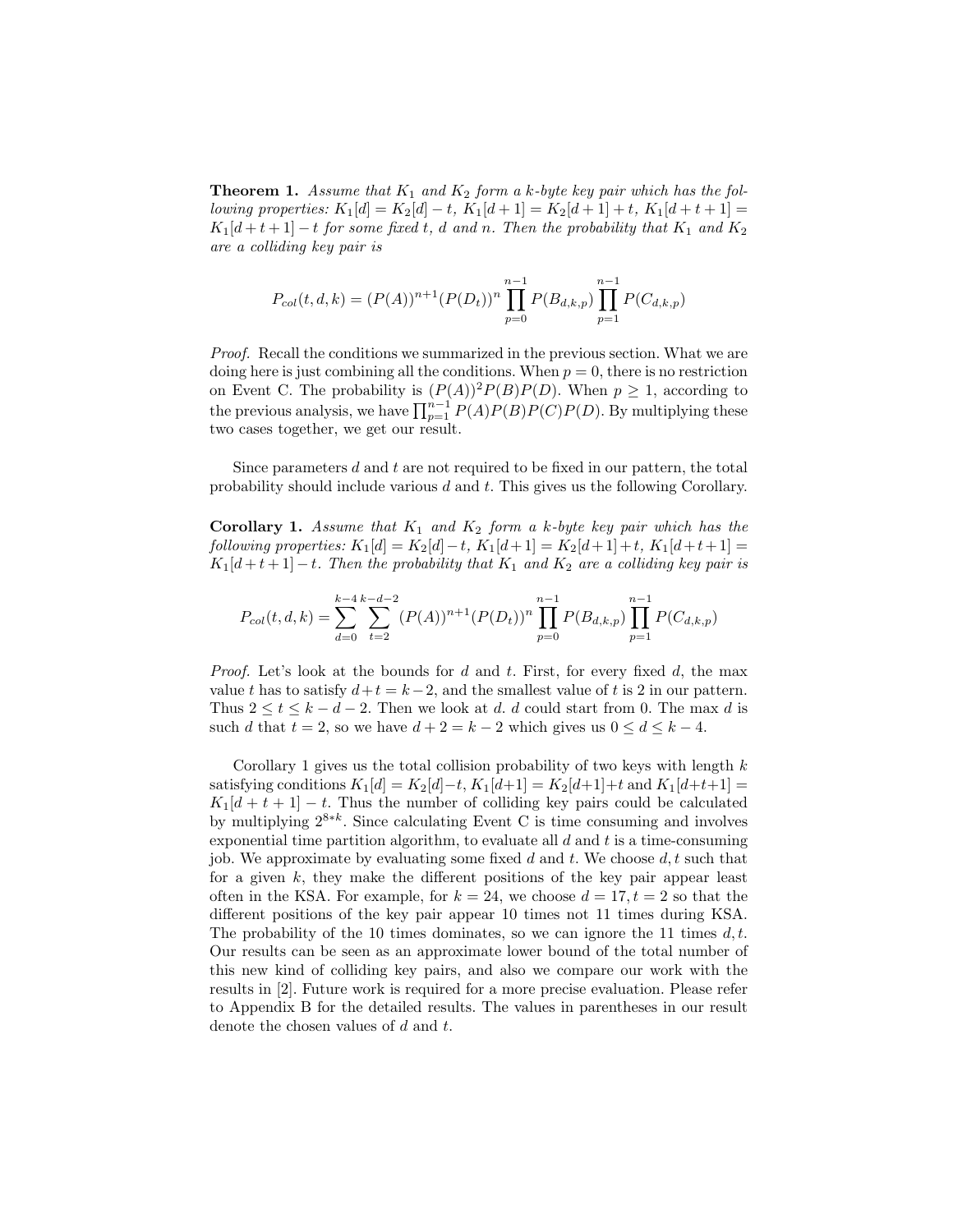## 5 An Efficient Search Technique

Searching for such colliding key pairs randomly will hardly generate any results. Finding the colliding key pairs we found involved some detection tricks. Recall the necessary conditions of the transition pattern we have to satisfy, namely, Event A, Event B, Event C and Event D. For Event B and Event C, we can control them to let them occur with much higher probability. We do this as follows: assume when i touches index  $d-1$ ,  $S[d]$ , ...,  $S[d+t-1]$  have not been swapped, thus we can pre-compute the sum  $S_d[d] + \cdots + S_d[d+t-1] = d + \cdots$  $(d+t-1)$ . Then we compute  $n-1$  partitions of the sum, namely,  $(q_{i,1}, ..., q_{i,t}), i \in$  $[1, n-1], d$  for Event C. Also for Event B we can calculate  $p_i = q_{i,1} + t$  according to the partitions we calculated. Now we need to adjust two secret keys during KSA so that the values of p and q will be swapped to the corresponding positions  $S[d+pk], ..., S[d+pk+t]$  during the first appearance of the secret key. After the secret key begins to duplicate during KSA, we only hope that those positions  $d + pk, ..., d + pk + t$  will not be touched before i touches them and Event A occurs.

The above algorithm gives us a much more efficient way to search for this new class of colliding key pairs. The key point here is that we can control the behavior of the keys to satisfy our conditions in the process of the first key appearance in KSA. However, as the length of the key becomes shorter, in other words, as the number of appearances of the key increases, we'll have less control over the behavior during the KSA process. By using our algorithm, we are able to find a 55-byte colliding key pair within one hour. Refer to Appendix C for some concrete colliding key pairs we found.

## 6 Conclusion

We discovered a new class of colliding key pairs with properties differing from those discovered in [2]. Our new transition pattern requires relatively loose conditions on the key pairs, namely, our colliding key pairs can differ at more than one position and the value difference can also be more than one. We gave probability evaluations of our colliding key pairs and showed the scale of this new class of colliding key pairs. An efficient search algorithm was proposed which can allow us to find 55-byte colliding key pairs easily. We leave finding even shorter colliding key pairs and more precise probability evaluation as future work.

## References

- 1. Grosul, A.L., Wallach, D.S.: A Related-Key Cryptanalysis of RC4. Technical Report TR-00-358, Department of Computer Science, Rice University (2000), http://cohesion.rice.edu/engineering/computerscience/tr/ TR Download.cfm?SDID=126
- 2. Matsui, M.: Key Collisions of the RC4 Stream Cipher. In: Dunkelman, O., Preneel, B. (eds.) FSE 2009. LNCS, vol. 5665, pp. 1.24. Springer, Heidelberg (2009)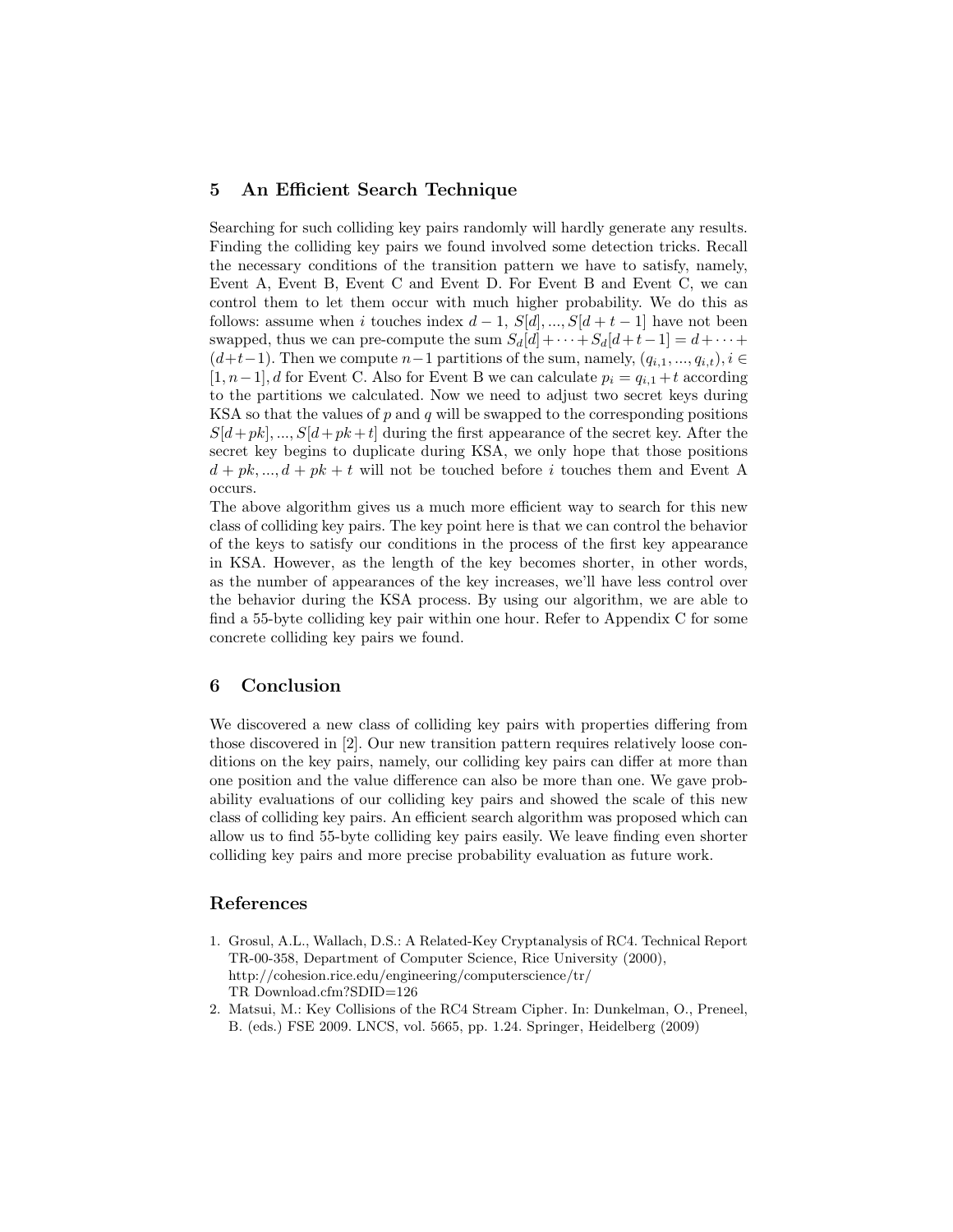- 3. Anonymous: RC4 Source Code. CypherPunks mailing list (September 9, 1994), http://cypherpunks.venona.com/date/1994/09/msg00304.html, http://groups.google.com/group/sci.crypt/msg/10a300c9d21afca0
- 4. Roos, A.: A Class of Weak Keys in the RC4 Stream Cipher (1995), http://marcel.wanda.ch/Archive/WeakKeys
- 5. Mantin, I., Shamir, A.: A Practical Attack on Broadcast RC4. In: Matsui, M. (ed.) FSE 2001. LNCS, vol. 2355, pp. 152.164. Springer, Heidelberg (2001)
- 6. Paul, S., Preneel, B.: A New Weakness in the RC4 Keystream Generator and an Approach to Improve Security of the Cipher. In: Roy, B., Meier, W. (eds.) FSE 2004. LNCS, vol. 3017, pp. 245.259. Springer, Heidelberg (2004)
- 7. Fluhrer, S., Mantin, I., Shamir, A.: Weaknesses in the Key Scheduling Algorithm of RC4. In: Vaudenay, S., Youssef, A.M. (eds.) SAC 2001. LNCS, vol. 2259, pp. 1.24. Springer, Heidelberg (2001)
- 8. Klein, A.: Attacks on the RC4 Stream Cipher. Designs, Codes and Cryptography 48(3), 269.286 (2008)
- 9. Tews, E., Weinmann, R.P., Pyshkin, A.: Breaking 104 Bit WEP in Less than 60 Seconds. In: Kim, S., Yung, M., Lee, H.-W. (eds.) WISA 2007. LNCS, vol. 4867, pp. 188.202. Springer, Heidelberg (2007)
- 10. Vaudenay, S., Vuagnoux, M.: Passive-Only Key Recovery Attacks on RC4. In: Adams, C., Miri, A., Wiener, M. (eds.) SAC 2007. LNCS, vol. 4876, pp. 344.359. Springer, Heidelberg (2007)

## A Integer Partition Techniques

We refer to "The Art of Computer Programming Vol 4" regarding integer partition techniques. The partitions of an integer are the ways to write it as a sum of positive integers. The following Algorithm 3 calculates all partitions of integer n into a fixed number of parts. This algorithm was featured in C.F. Hindenburg's 18th-century dissertation [Infinitinomii Dignitatum Exponentis Indeterminati]. This algorithm generates all integer t-tuples  $a_1...a_t$  such that  $a_1 \geq \cdots \geq a_t \geq 1$ and  $a_1 + \cdots + a_t = n$ .

| Algorithm 3. Partition n into t parts $(Pa(n,t))$                                                                            |
|------------------------------------------------------------------------------------------------------------------------------|
| 1: [Initialize.] Set $a_1 \leftarrow n - t + 1$ and $a_j \leftarrow 1$ for $1 \leq j \leq t$ . Set $a_{t+1} \leftarrow -1$ . |
| 2: [Visit.] Visit the partition $a_1a_t$ . Then go to 4 if $a_2 > a_1 - 1$ .                                                 |
| 3: <b>Tweak</b> $a_1$ and $a_2$ . Set $a_1 \leftarrow a_1 - 1, a_2 \leftarrow a_2 + 1$ , return to 2.                        |
| 4: [Find j.] Set $j \leftarrow 3$ and $s \leftarrow a_1 + a_2 - 1$ . Then, if $a_j \ge a_1 - 1$ ,                            |
| set $s \leftarrow s + a_j, j \leftarrow j + 1$ , repeat until $a_j < a_1 - 1$ .                                              |
| 5: [Increase $a_j$ .] Terminate if $j > m$ . Otherwise set $x \leftarrow a_j + 1, a_j \leftarrow x$ ,                        |
| $j \leftarrow j-1$ .                                                                                                         |
| 6: <b>Tweak</b> $a_1a_j$ . While $j > 1$ , set $a_j \leftarrow x, s \leftarrow s - x$ and $j \leftarrow j - 1$ .             |
| Finally set $a_1 \leftarrow s$ and return to 2.                                                                              |
|                                                                                                                              |

For example,  $Pa(11,4)$  will generate the following partitions:

8111, 7211, 6311, 5411, 6221, 5321, 4421, 4331, 5222, 4322, 3332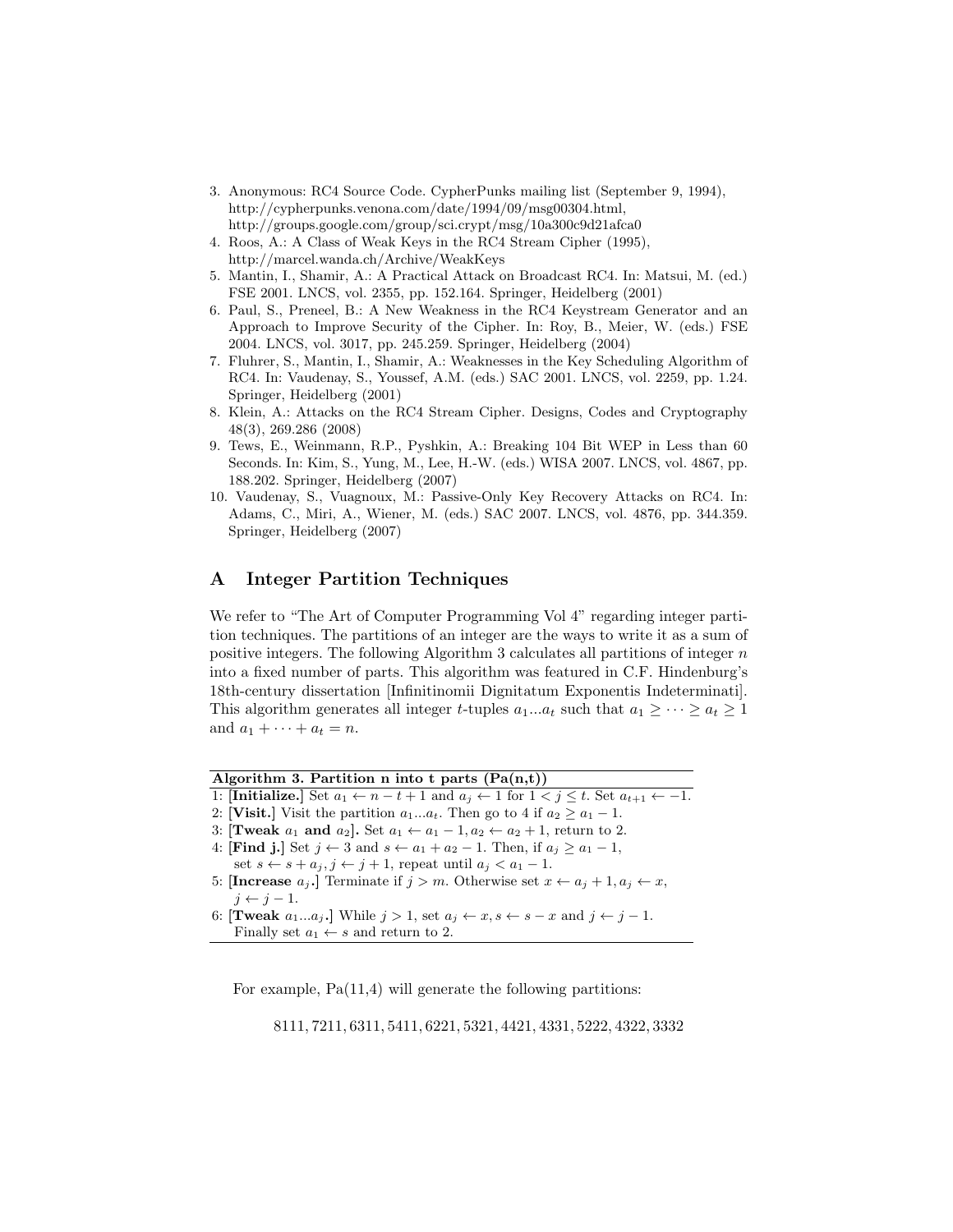Use it twice, namely,  $Pa(n,t)$  and  $Pa(n,t-1)$  to include 0 value cases in the partitions, and perform the permutation on each tuple  $(a_1...a_t)$  to cover all the cases. Then this is our Q function.

## B Number of colliding key pairs

Table 4 shows the number of newly discovered colliding key pairs, compared with [2]'s results. The values in the parentheses denote  $d$  and  $t$ . "-" means colliding key pairs do not exist theoretically.

| k       | 2             | $Ours(d,t)$   k | [2]      | Ours(d,t)                         | k | 2 | Ours(d,t)   k                                                                                                                                                                                                                                | $\lceil 2 \rceil$ | Ours(d,t)   k | $\lceil 2 \rceil$ | Ours(d,t) |
|---------|---------------|-----------------|----------|-----------------------------------|---|---|----------------------------------------------------------------------------------------------------------------------------------------------------------------------------------------------------------------------------------------------|-------------------|---------------|-------------------|-----------|
| $ 15 -$ |               |                 | 25 106.9 | 9.2(7,2)                          |   |   | $ 35\ 211.2\ 147.8(12,2) 45\ 306.4\ 267.9(32,2) 55\ 394.9\ 367.9(37,2) $                                                                                                                                                                     |                   |               |                   |           |
| $ 16 -$ |               |                 | 26 120.7 | 13.5(3,2)                         |   |   | $36\ 219.6\ 153.1(5,2)\ 46\ 314.9\ 275.7(27,2)\ 56\ 403.2\ 375.9(33,2)$                                                                                                                                                                      |                   |               |                   |           |
|         | 172.7         |                 |          | $27$ 130.5 45.8(14,2)             |   |   | $\overline{37\ 232.3\ 159.6(3,2)\ 47\ 323.3\ 283.4(22,2)\ 57\ 411.5\ 383.9(29,2)}$                                                                                                                                                           |                   |               |                   |           |
|         | $ 18 \; 18.5$ |                 |          | $\overline{28\ 139.2\ 49.6(5,2)}$ |   |   | $ 38\ 242.0\ 194.0(29,2) 48\ 331.6\ 291.1(17,2) 58\ 419.7\ 391.8(25,2) $                                                                                                                                                                     |                   |               |                   |           |
|         | $ 19\,34.0$   |                 |          | 29 153.0 83.8 (25.2)              |   |   | $ 39\;250.7\;201.8(23,2) 49\;339.9\;298.3(12,2) 59\;427.9\;399.7(21,2) $                                                                                                                                                                     |                   |               |                   |           |
|         | 20, 48.7      |                 |          |                                   |   |   | $30\,162.5\,91.0(17,2)\,40\,259.2\,209.4(17,2)\,50\,348.1\,305.4(7,2)\,60\,436.1\,407.6(17,2)$                                                                                                                                               |                   |               |                   |           |
|         | $ 21\,58.8$   |                 |          |                                   |   |   | $31\,171.2\,97.2(9.2)\,41\,267.6\,216.5(11.2)\,51\,356.3\,311.7(3.2)\,61\,444.2\,415.4(13.2)$                                                                                                                                                |                   |               |                   |           |
|         | 2273.7        |                 |          |                                   |   |   | $ 32\;179.7\;108.8(3,2)\; 42\;275.9\;223.1(5,2)\; 52\;368.7\;343.7(49,2) 62\;452.4\;423.1(9,2)\; 63\;179.7\; 108.8(3,2)\; 42\;275.9\; 223.1(5,2)\; 52\;368.7\;343.7(49,2) 62\;452.4\; 423.1(9,2)\; 32\;368.7\; 33.1(49,2)\; 43.1(49,2)\$     |                   |               |                   |           |
|         | 2383.0        |                 |          |                                   |   |   | $33\ 193.7\ 133.7(26,2)$ 43 287.7 229.8(3,2) 53 377.8 351.8(45,2) 63 460.5 429.1(4,2)                                                                                                                                                        |                   |               |                   |           |
|         |               |                 |          |                                   |   |   | $[24\ 97.7\ 4.7(17.2)\ 34\ 202.6\ 141.0(19.2)\ 44\ 297.6\ 259.7(37.2)\ 54\ 386.4\ 359.8(41.2)\ 64\ 468.6\ 444.9(3.2)\ 659.6(41.2)\ 669.6(41.2)\ 679.6(41.2)\ 681.6(41.2)\ 691.6(41.2)\ 692.6(41.2)\ 693.6(41.2)\ 694.6(41.2)\ 695.6(41.2)\ $ |                   |               |                   |           |

Table 4.  $log_2$  (number of colliding key pairs)

## C Some Concrete Colliding Key Pairs

We demonstrate 4 colliding key pairs in this section with n from 1 to 4. "-" denotes that  $K_1$  and  $K_2$  have the same value.

#### C.1  $k = 132, d = 125, t = 5, n = 1$

 $K_1[000] \sim K_1[023]$ : d6 0d c0 2c ab d2 86 09 15 ec 7c d5 69 cd 3b 75 6e b2 34 b9 8f d1 fd b0 K2[000] ∼ K2[023] : - - - - - - - - - - - - - - - - - - - - - - - -  $K_1[024] \sim K_1[047]$ : 65 42 ab 48 df fd 7b c9 79 0a 25 44 35 86 5c 9b 45 5a a7 e5 6b 2b 43 6c K2[024] ∼ K2[047] : - - - - - - - - - - - - - - - - - - - - - - - -  $K_1[048] \sim K_1[071]$ : 76 94 e8 41 f6 ec bb c9 e4 2e 62 b5 d8 11 17 e3 05 e7 c9 fd c1 36 3d 80 K2[048] ∼ K2[071] : - - - - - - - - - - - - - - - - - - - - - - - -  $K_1[072] \sim K_1[095]$ : 53 00 38 f5 11 58 65 cd 73 43 2e 64 ea 25 d2 0e 75 26 8b a1 7a 10 a0 06 K2[072] ∼ K2[095] : - - - - - - - - - - - - - - - - - - - - - - - -  $K_1[096] \sim K_1[119]$ : c6 2e 05 28 9e 60 23 9c 04 b1 ae 7e 58 f3 93 22 66 72 a4 f8 50 2f 22 1b K2[096] ∼ K2[119] : - - - - - - - - - - - - - - - - - - - - - - - -  $K_1[120] \sim K_1[131]$ : 39 09 b4 f6 03 a5 4e 08 c7 f3 b2 84  $K_2[120] \sim K_2[131]$ : - - - - - aa 49 - - - - 89